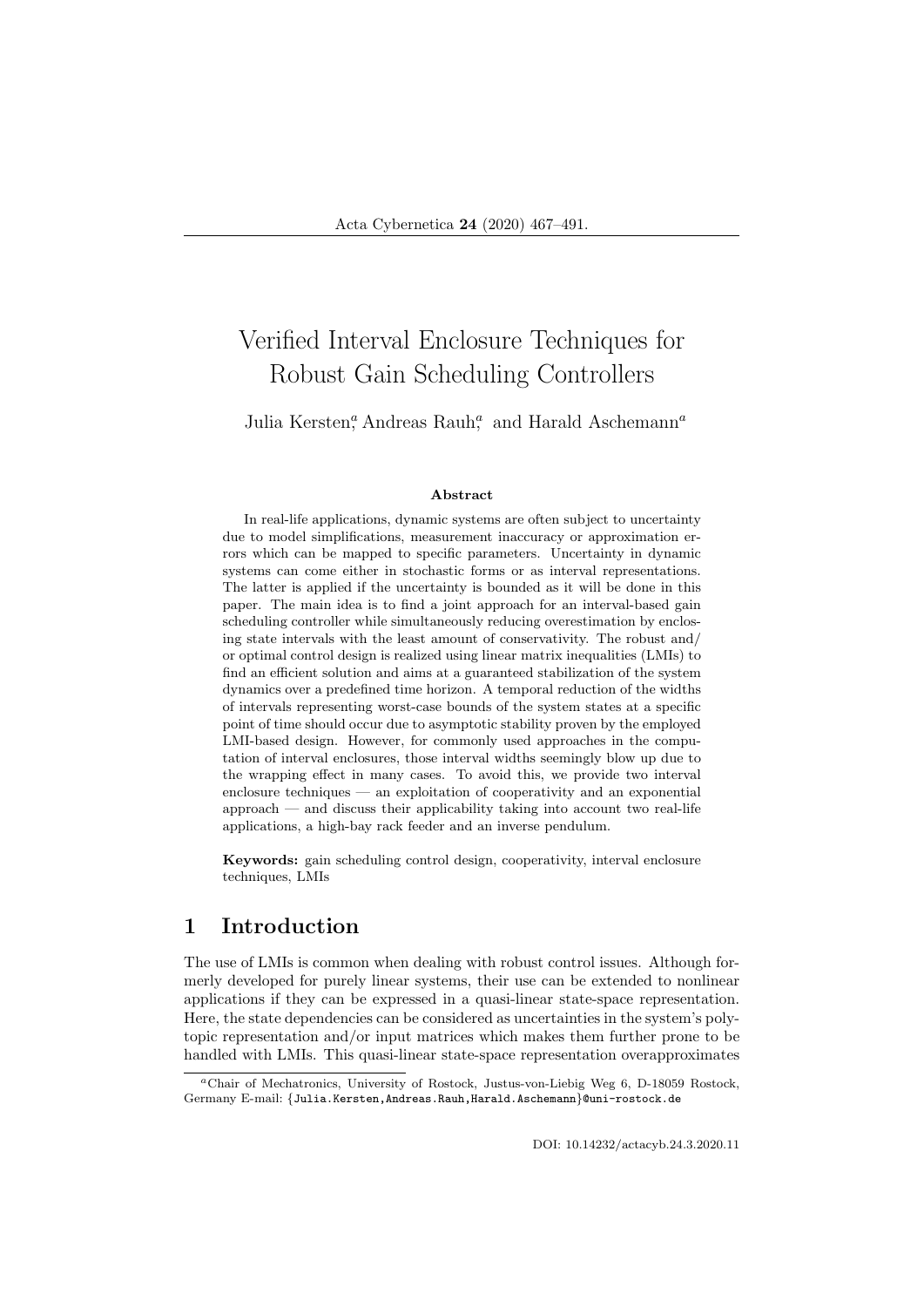the influence of the state dependencies. When dealing with intervals, overestimation is a big subject to current investigations. In [8], feedback gains were computed for an initial state interval with a subsequent verification step, in which it was examined whether the control is valid over a finitely long time horizon in terms of a verified stabilization of the system dynamics. Here, if the verification failed, the gain was adjusted after computing a bounding box of states that are reachable over the complete prediction window. However, the results showed that the verification step was difficult to perform with existing state-of-the-art approaches [14, 17] because of a high level of overestimation. This led to an increased interval width for the computed states in a short time. It became clear that this was mainly caused by the prediction step which was done by a Picard iteration with a subsequent tightening step evaluating a temporal Taylor series expansion of the initial value problem (IVP). To avoid this step, cooperativity has been considered, e.g. in [10] on the basis of findings in [5, 15, 16]. For an autonomous dynamic system

$$
\dot{\mathbf{x}}(t) = \mathbf{f}\left(\mathbf{x}(t)\right) , \quad \mathbf{x} \in \mathbb{R}^n , \tag{1}
$$

cooperativity is given as a sufficient condition when all off-diagonal elements  $J_{i,j}$ .  $i, j \in \{1, \ldots, n\}, i \neq j$ , of the corresponding Jacobian

$$
\mathbf{J} = \frac{\partial \mathbf{f}(\mathbf{x})}{\partial \mathbf{x}} \tag{2}
$$

are strictly non-negative according to

$$
J_{i,j} \ge 0 \; , \; i,j \in \{1, \ldots, n\} \; , \; i \ne j \; . \tag{3}
$$

For such cases, it is guaranteed that state trajectories  $\mathbf{x}(t)$  starting in the positive orthant

$$
\mathbb{R}^n_+ = \{ \mathbf{x} \in \mathbb{R}^n \mid x_i \ge 0 , \quad \forall i \in \{1, \dots, n\} \}
$$
 (4)

stay in this positive orthant for all  $t \geq 0$  because

$$
\dot{x}_i(t) = f_i(x_1, \dots, x_{i-1}, 0, x_{i+1}, \dots, x_n) \ge 0
$$
\n<sup>(5)</sup>

holds for all components  $i \in \{1, \ldots, n\}$  of the state vector as soon as the state  $x_i$ reaches the value  $x_i = 0$ . This property is often referred to as positivity of the system model (1) [7]. The computation of interval enclosures simplifies with this, because the worst-case bounds of uncertain systems can be computed following the element-wise inequalities (6) as two separate linear known systems and while assuring that all possible states lie within their solutions

$$
\mathbf{f}_{v}(\mathbf{v}) = \dot{\mathbf{v}}(t) \leq \dot{\mathbf{x}}(t) \leq \dot{\mathbf{w}}(t) = \mathbf{f}_{w}(\mathbf{w}) \quad \text{with} \quad \mathbf{v} \leq \mathbf{x} \quad \text{and} \quad \mathbf{w} \geq \overline{\mathbf{x}} \ . \tag{6}
$$

There are system models that are naturally cooperative like in the fields of biological, chemical, and medical applications. However, other systems do not show this property, when derived by first-principle techniques. This holds for example for electrical, magnetic, and mechanical systems. Those systems can, as [10] shows,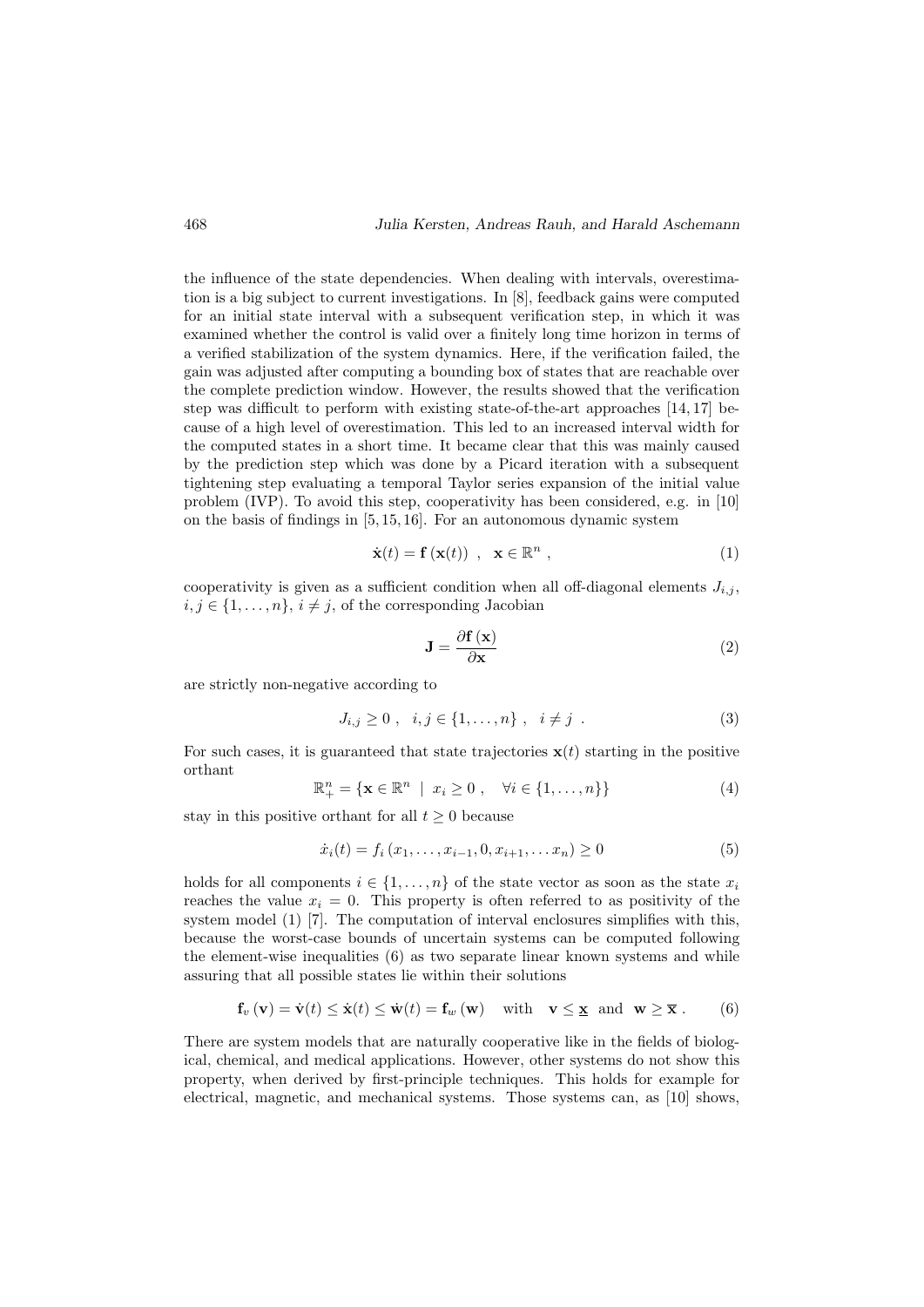be transformed into a cooperative form. However, overestimation still occurs due to the associated similarity transformation, which has to be done in two directions (transforming the system into a cooperative coordinate system and then transferring the computed state enclosures back into the original form) leading to even larger intervals for some applications. Hence, if such direct state-space transformations are not effective enough, we make use of an exponential interval enclosure approach, developed in [19].

Section 2 presents two different approaches to combine the findings of a gain scheduling control and a verified state computation. A further look into the computation of the required interval enclosure is given in Section 3, describing both methods and discussing their general applicability. The next two sections will give application scenarios, with Section 4 regarding a parameter-dependent uncertainty in a high-bay rack feeder, while Section 5 shows the behavior of an inverse pendulum with uncertain initial conditions resulting in uncertainty in the states due to a quasi-linear state-space representation and the physically motivated dependencies between all states. Finally, Section 6 gives conclusions and an outlook on future work.

### 2 Robust Gain Scheduling Control

The basic idea for all approaches considered in this paper is to calculate controller gains for all reachable states to robustly control an uncertain system. Here, we want to guarantee asymptotic stability of the closed-loop system for all uncertain initial states described by the  $n$ -dimensional interval box

$$
[\mathbf{x}_0] = [\mathbf{x}](0) = \begin{bmatrix} [\underline{x}_1(0) \; ; \; \overline{x}_1(0)] \\ \vdots \\ [\underline{x}_n(0) \; ; \; \overline{x}_n(0)] \end{bmatrix} , \qquad (7)
$$

where  $\inf([x_i]) = \underline{x}_i$  represents the infimum and  $\sup([x_i]) = \overline{x}_i$  the supremum of each vector component  $[x_i] = [\underline{x}_i; \ \overline{x}_i], i \in \{1, \ldots, n\}, \underline{x}_i \leq x_i \leq \overline{x}_i$ . Two different possibilities of uncertainties of the system are considered. One is a parameter variability in a linear continuous-time system

$$
\dot{\mathbf{x}} = \mathbf{A}(\mathbf{p}) \cdot \mathbf{x} + \mathbf{B}(\mathbf{p}) \cdot \mathbf{u}
$$
  
\n
$$
\mathbf{y} = \mathbf{C} \cdot \mathbf{x} + \mathbf{D} \cdot \mathbf{u}
$$
 (8)

and the other is an uncertainty due to state-dependency of a nonlinear continuoustime system in the form

$$
\dot{\mathbf{x}} = \mathbf{f}(\mathbf{x}, \mathbf{u}) \tag{9}
$$

with the state vector  $\mathbf{x} \in \mathbb{R}^n$ , the parameter vector  $\mathbf{p} \in \mathbb{R}^{n_p}$ , and the control vector  $\mathbf{u} \in \mathbb{R}^m$ . If Eq. (9) can be reformulated exactly in terms of the quasi-linear state-space representation

$$
\dot{\mathbf{x}} = \mathbf{A}(\mathbf{x}) \cdot \mathbf{x} + \mathbf{B}(\mathbf{x}) \cdot \mathbf{u}
$$
  
\n
$$
\mathbf{y} = \mathbf{C}(\mathbf{x}) \cdot \mathbf{x} + \mathbf{D}(\mathbf{x}) \cdot \mathbf{u}
$$
 (10)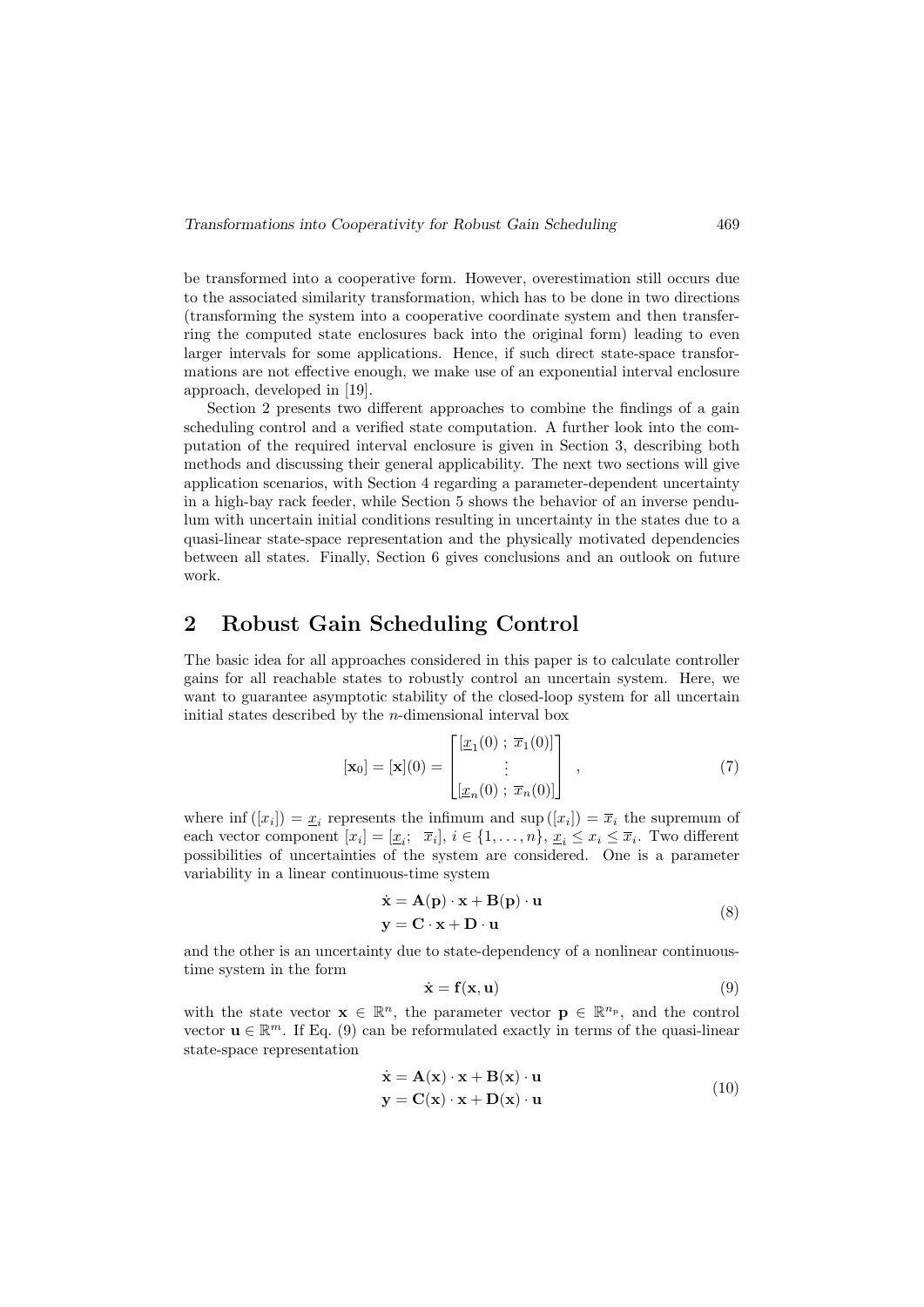and assuming the desired operating state at  $\mathbf{x} = \mathbf{x}_s = \mathbf{0}$  for the steady-state input signal  $\mathbf{u} = \mathbf{u}_s = \mathbf{0}$ , a feedback controller is parameterized according to

$$
\mathbf{u} = -\mathbf{K} \cdot \mathbf{x} \quad \text{or} \quad \mathbf{u} = -\mathbf{K} \left( \mathbf{x} \right) \cdot \mathbf{x}.
$$
 (11)

Suitable control laws for the second option in Eq. (11) can be determined by means of extended linearization techniques [3]. Hence, both types of control laws can be handled equally when considering an uncertainty due to parameter variability or an uncertainty due to the state dependency if both controller gains are computed by means of an LMI approach. Note that this section is written to underline and discuss the general applicability of this approach. Hence, there will be notes and remarks which are not considered in the application scenarios but can be incorporated quickly and easily because of the chosen structure of the design method. Firstly, this section represents a state-of-the-art design which is then extended by two novel approaches to reduce conservativity if either fixed or piece-wise constant gains are determined for the control laws in (11).

#### 2.1 Robust LMI-Based Control Synthesis

The advantage of this well known method lies in a direct robust design approach because the system model in Eq. (10) is overapproximated by a polytopic uncertainty representation, see [22], with parameter-dependent system and input matrices  $\mathbf{A}(\mathbf{p})$  and  $\mathbf{B}(\mathbf{p})$ , which complies with Eq. (8) in a straightforward way. This model can be represented by the following convex combination of suitably chosen vertex matrices

$$
\mathcal{D} = \left\{ \left[ \mathbf{A}(\boldsymbol{\xi}), \mathbf{B}(\boldsymbol{\xi}) \right] \middle| \left[ \mathbf{A}(\boldsymbol{\xi}), \mathbf{B}(\boldsymbol{\xi}) \right] = \sum_{\nu=1}^{n_{\nu}} \xi_{\nu} \cdot \left[ \mathbf{A}_{\nu}, \mathbf{B}_{\nu} \right]; \sum_{\nu=1}^{n_{\nu}} \xi_{\nu} = 1; \xi_{\nu} \ge 0 \right\} \tag{12}
$$

with the help of the vector  $\boldsymbol{\xi} = [\xi_1 \dots \xi_{\nu}]^T$ . Here, the vertex matrices are denoted by  $\mathbf{A}_{\nu} = \mathbf{A}_{\nu}(\mathbf{p})$  and  $\mathbf{B}_{\nu} = \mathbf{B}_{\nu}(\mathbf{p})$ , where each of them depends in an affine way on the vector of independent parameters  $\mathbf{p} \in \mathbb{R}^{n_p}$  which are contained in the interval box

$$
[\mathbf{p}] = [\mathbf{p} \, ; \, \overline{\mathbf{p}}] \tag{13}
$$

with the component-wise defined bounds  $\underline{p}_i \leq p_i \leq \overline{p}_i, i \in \{1, \ldots, n_{\text{p}}\}$ . Under this assumption of independent parameters,  $n_{\nu} = 2^{n_{\rm p}}$  vertex systems need to be taken into consideration for the robust control design, which result from an evaluation of  $\mathbf{A}(\mathbf{p})$  and  $\mathbf{B}(\mathbf{p})$  for each of the vertices

$$
\mathcal{P} = \left\{ \begin{bmatrix} \underline{p}_1 \\ \underline{p}_2 \\ \vdots \\ \underline{p}_{n_{\rm p}} \end{bmatrix}, \begin{bmatrix} \overline{p}_1 \\ \underline{p}_2 \\ \vdots \\ \underline{p}_{n_{\rm p}} \end{bmatrix}, \dots, \begin{bmatrix} \overline{p}_1 \\ \overline{p}_2 \\ \vdots \\ \overline{p}_{n_{\rm p}} \end{bmatrix} \right\} = \left\{ \mathbf{p}^{\langle 1 \rangle}, \dots, \mathbf{p}^{\langle n_{\nu} \rangle} \right\} . \tag{14}
$$

Now, LMIs give us many options to compute suitable controller gains based on our needs and desired specifications. The chosen implementation is done to maintain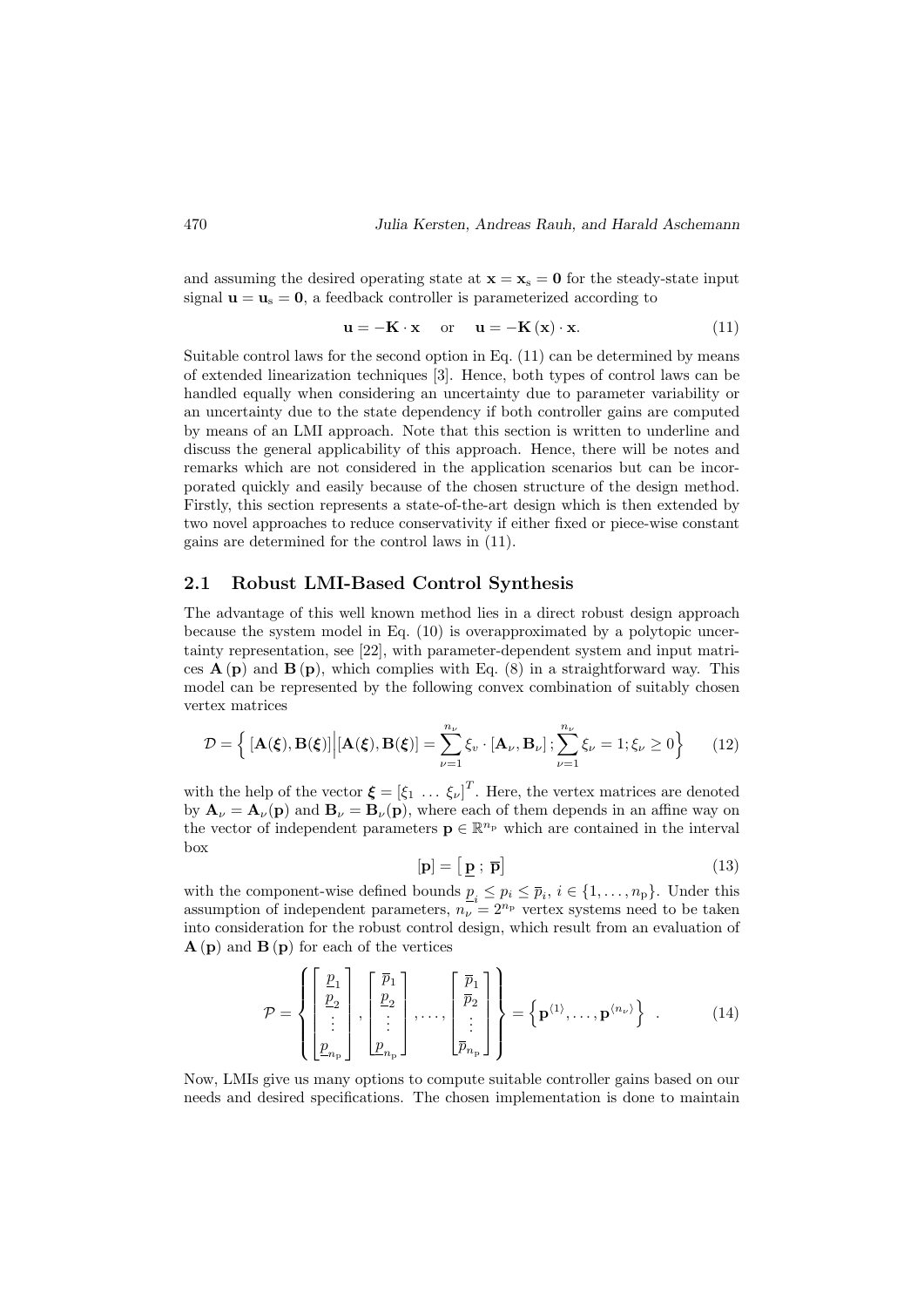the highest possible generalization, so that it can easily be adjusted to different scenarios. For that, we make use of feasible regions of eigenvalues of the closedloop control system which are defined in terms of a so-called  $\Gamma$ -region<sup>1</sup>. These regions are introduced as

$$
\mathbf{F}_{\Gamma}(s) = \mathbf{D}_0 + s\mathbf{D}_1 + \bar{s}\mathbf{D}_1^T \tag{15}
$$

with the Laplace variable  $s \in \mathbb{C}$  and its conjugate complex  $\bar{s}$ . Here, negative definiteness  $\mathbf{F}_{\Gamma} \prec 0$  needs to be satisfied for all eigenvalues of the closed-loop system. To reformulate the inequality  $\mathbf{F}_{\Gamma} \prec 0$  into an LMI, we consider the following: If all eigenvalues of a real-valued system matrix  $A$  lie within the interior of the region (15), a positive definite matrix  $\mathbf{P} = \mathbf{P}^T \succ 0$  exists that fulfills the matrix inequality [22]

$$
\mathbf{D}_0 \otimes \mathbf{P} + \mathbf{D}_1 \otimes (\mathbf{A}\mathbf{P}) + \mathbf{D}_1^T \otimes (\mathbf{A}\mathbf{P})^T \prec 0 . \tag{16}
$$

Here, the matrix **P** defines a Lyapunov function  $V(\mathbf{x}) = \frac{1}{2}\mathbf{x}^T \mathbf{P} \mathbf{x} > 0$  for  $\mathbf{x} \neq \mathbf{x}_s = \mathbf{0}$ with which stability of the dynamic system  $\dot{\mathbf{x}} = \mathbf{A}\mathbf{x}$  can be proven. Moreover, the real-valued parameter matrices  $D_0 = D_0^T$  and  $D_1$  provide flexible possibilities as requested to define Γ-stability regions such as ellipses, hyperbolas, parabolas, cones, and strips in the complex plane [1].

An exemplary choice for an absolute stability margin  $\gamma > 0$  would lead to setting  $D_0 = 2\gamma$  and  $D_1 = 1$  resulting in a design goal for the region  $F_{\Gamma} = 2\gamma + s + \overline{s} \prec 0$ equivalent to a limitation of the eigenvalues' real parts by the inequality contraint  $\Re\{s\} < -\gamma < 0$ . Note that pure Hurwitz stability is trivially included in this formulation by choosing  $\gamma = 0$ . For the control design, the inequality (16) is reformulated according to

$$
\mathbf{D}_0 \otimes \mathbf{Q} + \mathbf{D}_1 \otimes (\mathbf{Q} \mathbf{A}_{\nu}^T - \mathbf{Y}^T \mathbf{B}_{\nu}^T) + \mathbf{D}_1^T \otimes (\mathbf{A}_{\nu} \mathbf{Q} - \mathbf{B}_{\nu} \mathbf{Y}) \prec 0 \tag{17}
$$

after a linearizing change of variables  $\mathbf{Q} = \mathbf{P}^{-1}$  and  $\mathbf{K} = \mathbf{Y} \mathbf{P}$ . A joint solution  $\mathbf{Q} \succ 0$ , Y of the LMI (17) for each of the vertices  $\nu \in \{1, \ldots, 2^{n_p}\}\$ is required to achieve robust stability for the uncertainty representation  $(12)$ – $(14)$  with eigenvalues that are compatible with the domain  $\mathbf{F}_{\Gamma} \prec 0$  defined in (15). This can be done numerically by using commonly known LMI solvers like SeDuMi [25] for YALMIP [12].

For the first scenario defined in Eq. (8), where the uncertainty lies within the parameters, this is basically the full approach. Here, there is only one controller gain for the whole range of parameters, see the first part of Eq. (11), and the only thing left for a simulation-based performance evaluation is to calculate worst-case bounds for all reachable states which will be addressed in Sec. 3.

#### 2.2 Reducing Conservativity by Means of Gain Scheduling

The novel approach is based on the idea that for systems with state dependencies, the initially chosen domain of all reachable states  $[\mathbf{x}] (t) \subseteq [\mathcal{X}]$  for the complete

<sup>&</sup>lt;sup>1</sup>Obviously, also optimality criteria such as robust  $H_2$  and  $H_{\infty}$  tasks can be taken into account by the same LMI-based design framework also considering output and state limitations, see [4, 6].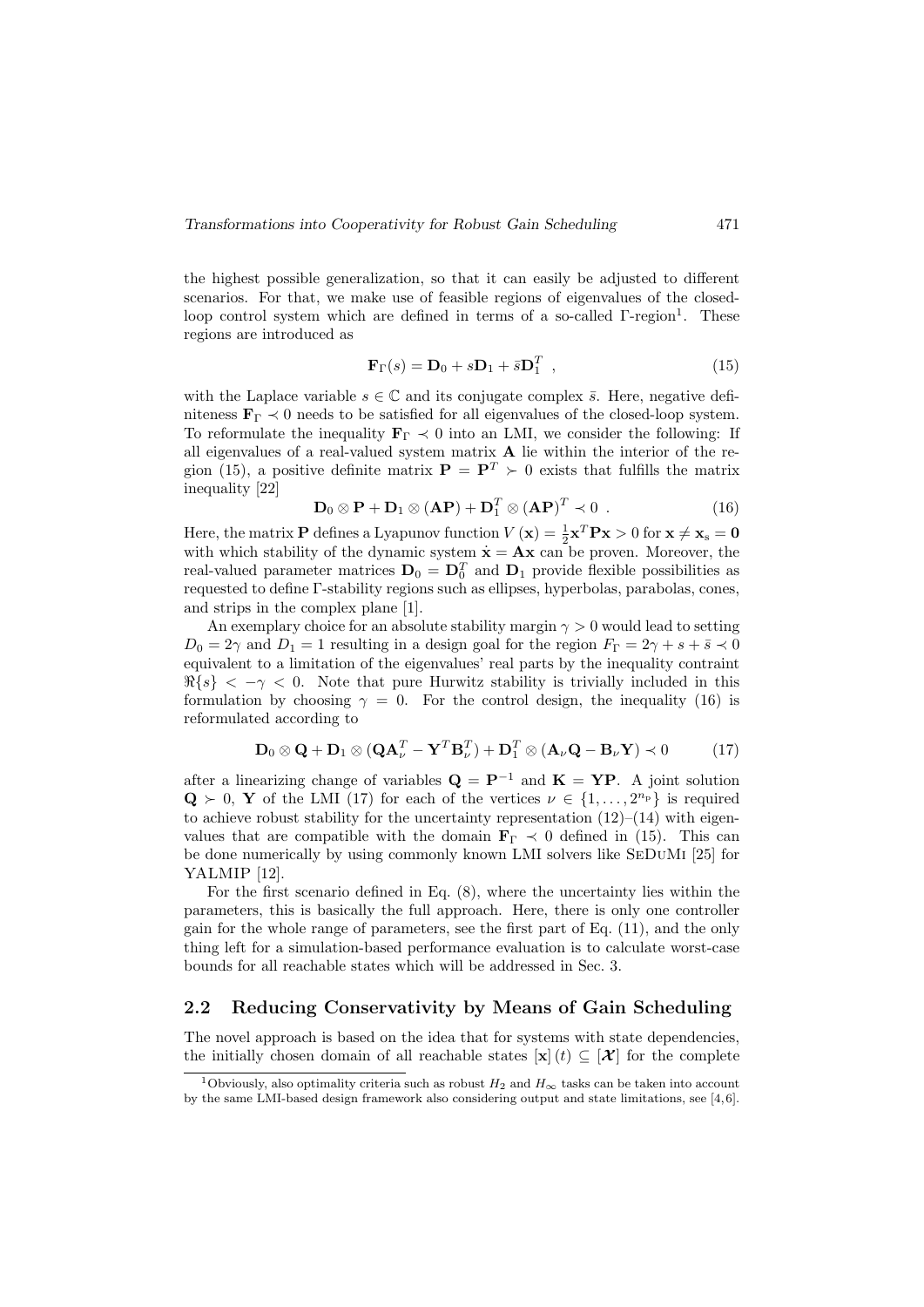operating time horizon  $t \in [t_0; t_f]$ , which is used for the LMI-based control parameterization, may (at least after a certain time span) be too conservative and, thus, turning the control parameterization unnecessarily restrictive. This conservativity can be reduced by gain scheduling controllers based on tight enclosures of the sets of reachable states Eq. (10). The approach is an extension on the idea of [8].

Here, the goal of the design procedure is to ensure asymptotic stability of the closed-loop system for all reachable states  $\mathbf{x}(t) \in [\mathbf{x}]$  (t) by a sequence of control matrices  $\mathbf{K}_k, k \in \{0, 1, 2, \ldots\}$ , where  $T = t_{k+1} - t_k$  denotes a fixed sampling time. It was found, that after a certain time, the gains remain constant in the vicinity of the equilibrium. This is used in the presented paper for two different novel designs. Both approaches are based on the idea that we can predict guaranteed state enclosures for a robustly controlled state initialized by an interval. Hence, they basically aim at a reduction of the width of the reachable domains due to the control, reducing conservativity in the control strategy itself.

#### 2.2.1 Approach 1: Constant gain with robustness over the whole time horizon

The first approach makes use of the information gained over the complete time horizon. For this, it firstly computes a controller gain for the interval domain of the initial states set by the user (usually the complete controllable domain), which includes all assumed reachable states  $\left[\mathcal{X}^{(0)}\right] = \left[\check{\mathcal{X}}\right]$  for  $t \in [t_0; t_f]$ . This enclosure  $\vec{X}$  is inflated to a rough outer enclosure of the desired operating domain, which is then subsequently tightened in an iterative procedure with  $i \in \mathbb{N}$  to the actually reachable interval domains. For details about this procedure see also Sec. 3. Note that if  $[\mathcal{X}^{(i+1)}] \subseteq [\mathcal{X}^{(i)}] \subseteq [\mathcal{X}]$  holds, the hull over all intervals of the state regarding the whole time horizon is set to the new less conservative interval bounds for the next iteration of the controller gains  $\mathbf{K}^{(i+1)}$ , see Fig. 1.

This is repeated as long as the interval diameters decrease, finalizing when the



Figure 1: Illustration of the basic control approach for a scalar state variable.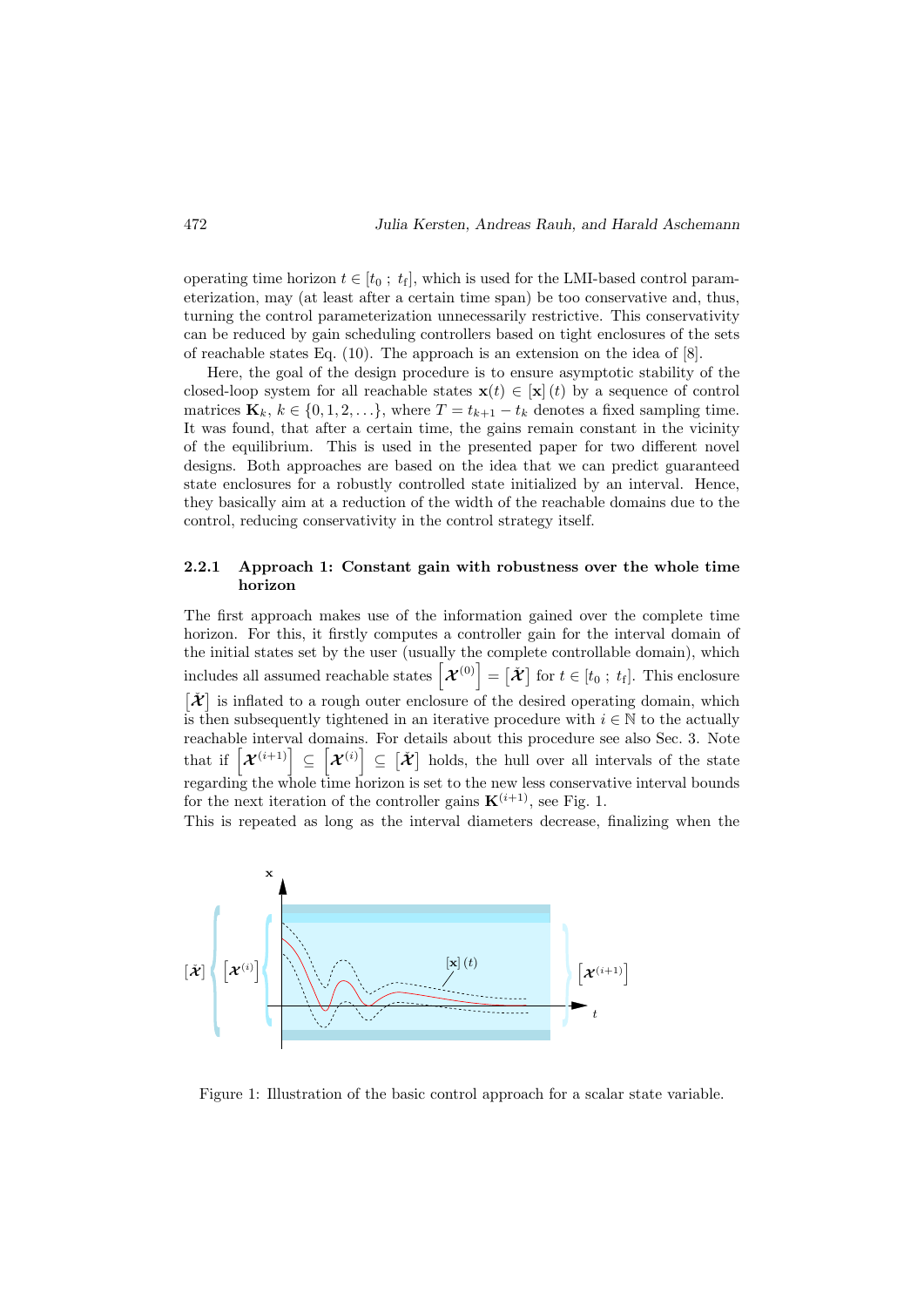optimal solution with the smallest amount of conservativity regarding the controller gains is reached or if a final number of runs has been done as the yellow parts of the structure in Fig. 2 show.



Figure 2: Interval-based gain scheduling procedure for Approach 1 (yellow) and Approach 2 (all).

This approach, however, comes with a lengthy computation and can still be very conservative, which leads to the need of optimization in terms of a temporal series of controller gains, where the time intervals of piece-wise constant gains are not constant as stated above but rather result from an intelligent step size control.

<sup>&</sup>lt;sup>2</sup>Note that for the first run, this step is omitted and  $\mathbf{K}_{\text{ini}}$  is used as a controller gain.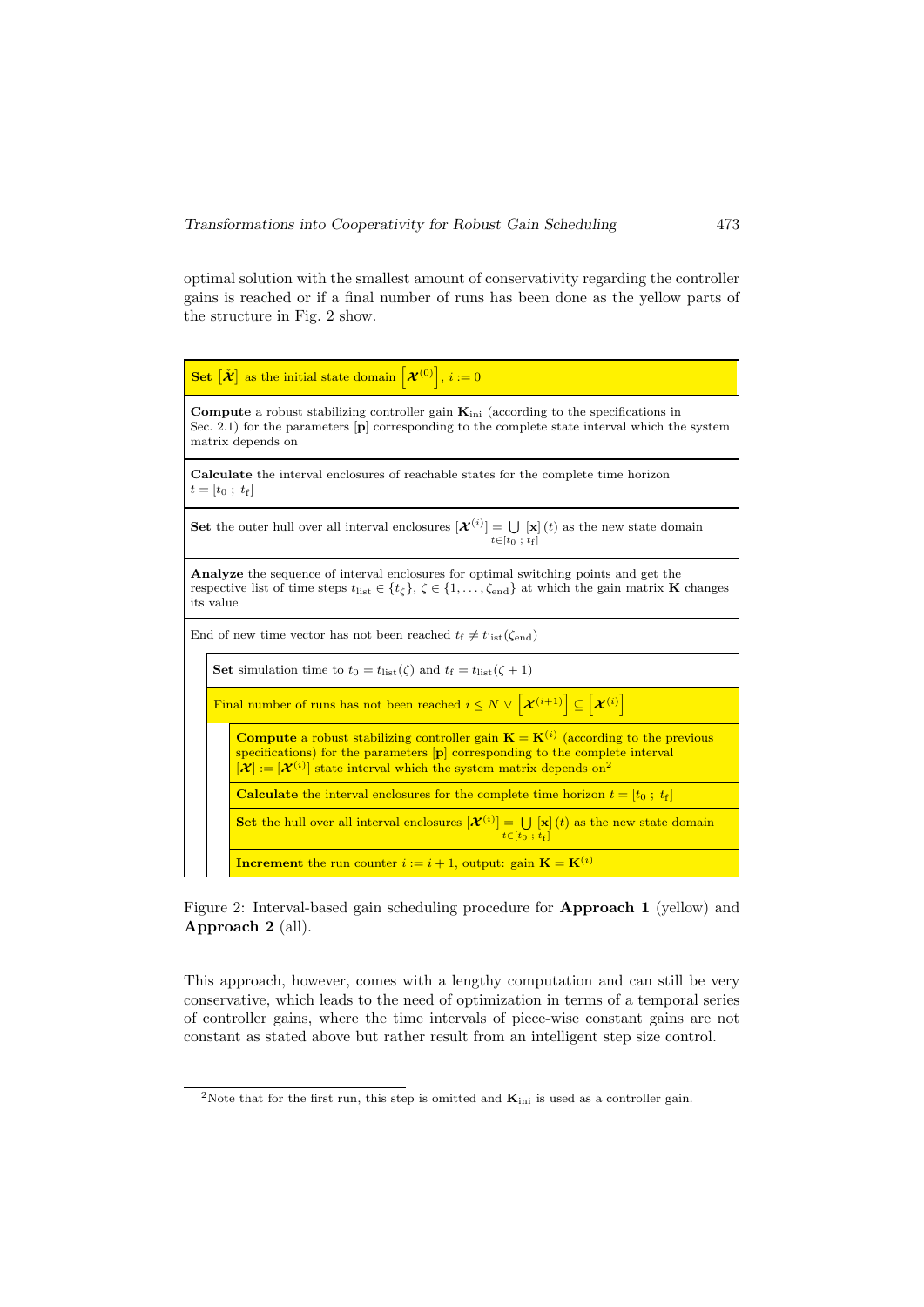

Figure 3: Illustration of the control approach for a scalar state variable.

#### 2.2.2 Approach 2: Gain scheduling design over temporal subslices

Re-considering varying controller gains over the complete time horizon like in [8], the first approach is redesigned to divide the time horizon into shorter time slices while keeping everything else as it is. However, this would lead to an even longer computation time than before. An analysis of the previous approach shows that the time consuming computation comes from solving the LMIs for wide interval boxes. Hence, we now want to use various controller gains in the transient phase — wide interval boxes — while keeping constant ones for the later phase — tight interval boxes —, see Fig. 3. To achieve this, we make use of an initial run of the first approach to set all parameters and find a suitable division of the time horizon into time steps displaying the changes best. Now, the computation of the new boxes — the hull over all reachable states — is done for each of these steps analogously to the first approach like shown in Fig. 2. The very first run for each part of the time horizon, see also Fig. 9 and Eq.  $(56)$ , — divided before — is done with the initially chosen, conservative interval domain of the complete time horizon. This is then gradually reduced with each iteration step re-scheduling the controller gains. After finding the optimum for the current time slice, the procedure is done for the next until the final time of the complete time horizon is reached.

# 3 Interval Enclosure Techniques from the Perspective of Verified Gain Scheduling Control

As mentioned in Sec. 2, we need to find interval enclosures to the IVP with uncertain initial conditions, see also [18], that allow for verifying the bounds that are included in the polytope (12). As described above, the computation of those interval enclosures is a difficult task to perform. In [8], it was done with a Picard iteration with a subsequent tightening step evaluating a temporal Taylor series expansion of the IVP. This resulted in wide interval bounds which had to be reduced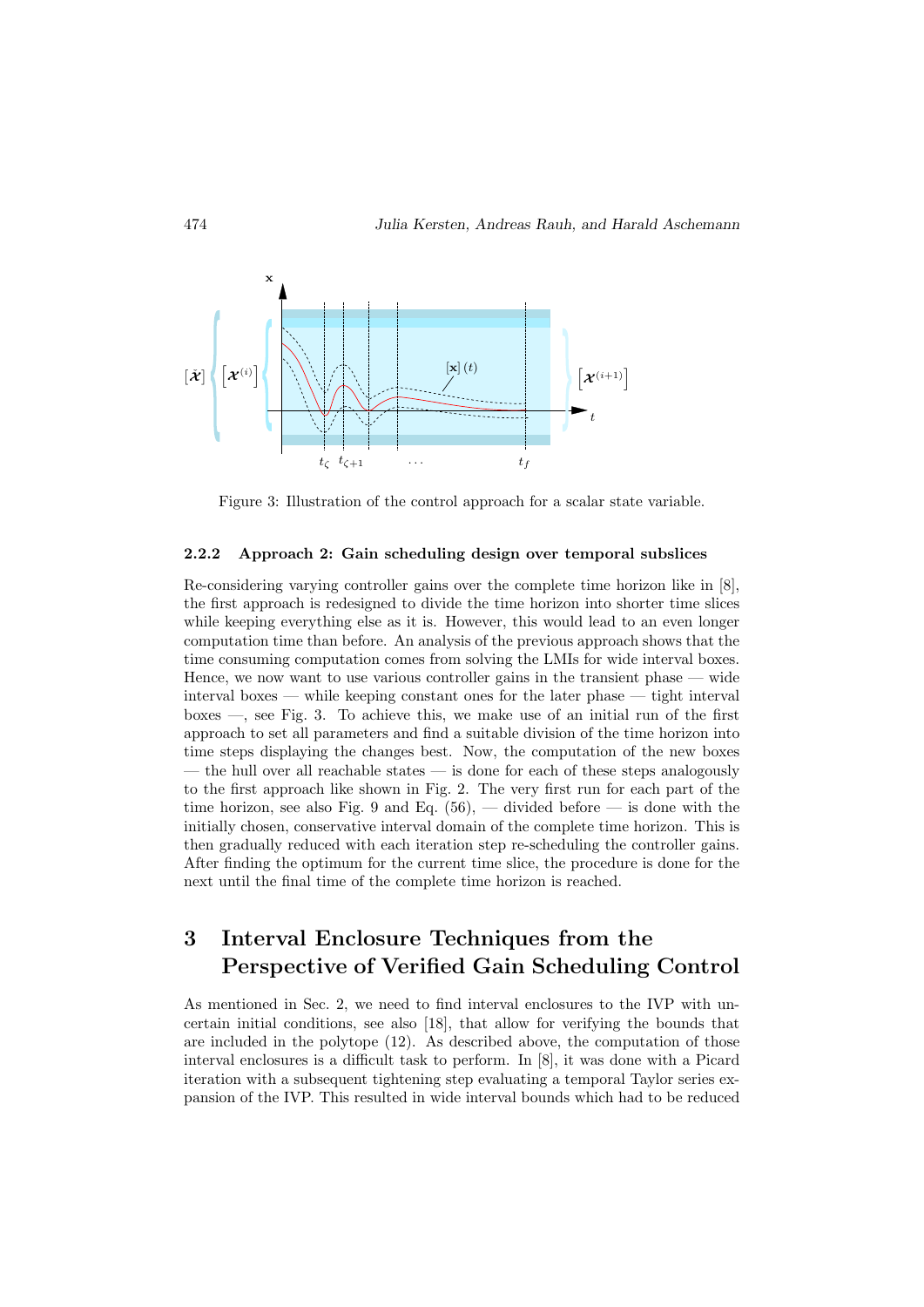in a second step by means of interval subdivisions and eliminations by different approaches such as computationally expensive stability considerations, see [8, 9]. However, the resulting intervals were still able to become less conservative. Hence, the presented paper offers two different approaches.

#### 3.1 Transformation of the Closed-Loop System Model into a Cooperative Form

For a first idea, we want to make use of the property of cooperativity as explained in Section 1. Since the system is already stabilized by methods given in Sec. 2, a suitable system representation is

$$
\dot{\mathbf{x}} = \mathbf{A}_{\mathrm{C}}(\mathbf{x}) \cdot \mathbf{x} \tag{18}
$$

with the controlled system matrix  $\mathbf{A}_{C}(\mathbf{x}) = \mathbf{A}(\mathbf{x}) - \mathbf{B}(\mathbf{x}) \cdot \mathbf{K}(\mathbf{x})$ . Here, we assume that our system is not yet cooperative and, hence, needs to be transformed to calculate the worst-case bounds  $[\mathbf{v}(t) : \mathbf{w}(t)] \ni \mathbf{x}(t)$  and, therefore, the state interval enclosures. In case of cooperativity, this computation would be done by solving IVPs independently for the two decoupled bracketing systems [24]

$$
\inf \left( \mathbf{A}_{\mathrm{C}}\left( \left[ \mathcal{X} \right] \right) \right) \cdot \mathbf{v}(t) = \dot{\mathbf{v}}(t) \le \dot{\mathbf{x}}(t) \le \dot{\mathbf{w}}(t) = \sup \left( \mathbf{A}_{\mathrm{C}}\left( \left[ \mathcal{X} \right] \right) \right) \cdot \mathbf{w}(t) \tag{19}
$$

with the domain of reachable states  $[\mathbf{x}](t) \subseteq [\mathcal{X}]$ . An approach to realize the transformation was presented in [10]. Here, we differentiate between systems with purely real eigenvalues, where one can use a time-invariant transformation and systems including conjugate-complex eigenvalues, where a time-varying transformation is necessary. For the given application scenario, we will restrict ourselves to the latter, considering disjoint pairs of conjugate-complex eigenvalues of the interval evaluation  $A_C(|\mathcal{X}|)$  of the closed-loop system matrix. In this case, in general only time-varying transformations into the form (19) are possible, see [13, 16]. Here, we can map the uncertainty into the locations of the eigenvalues themselves, which is illustrated with an example for a system of order  $n = 2$  in Fig. 4.



Figure 4: Possible locations of uncertain conjugate-complex eigenvalues.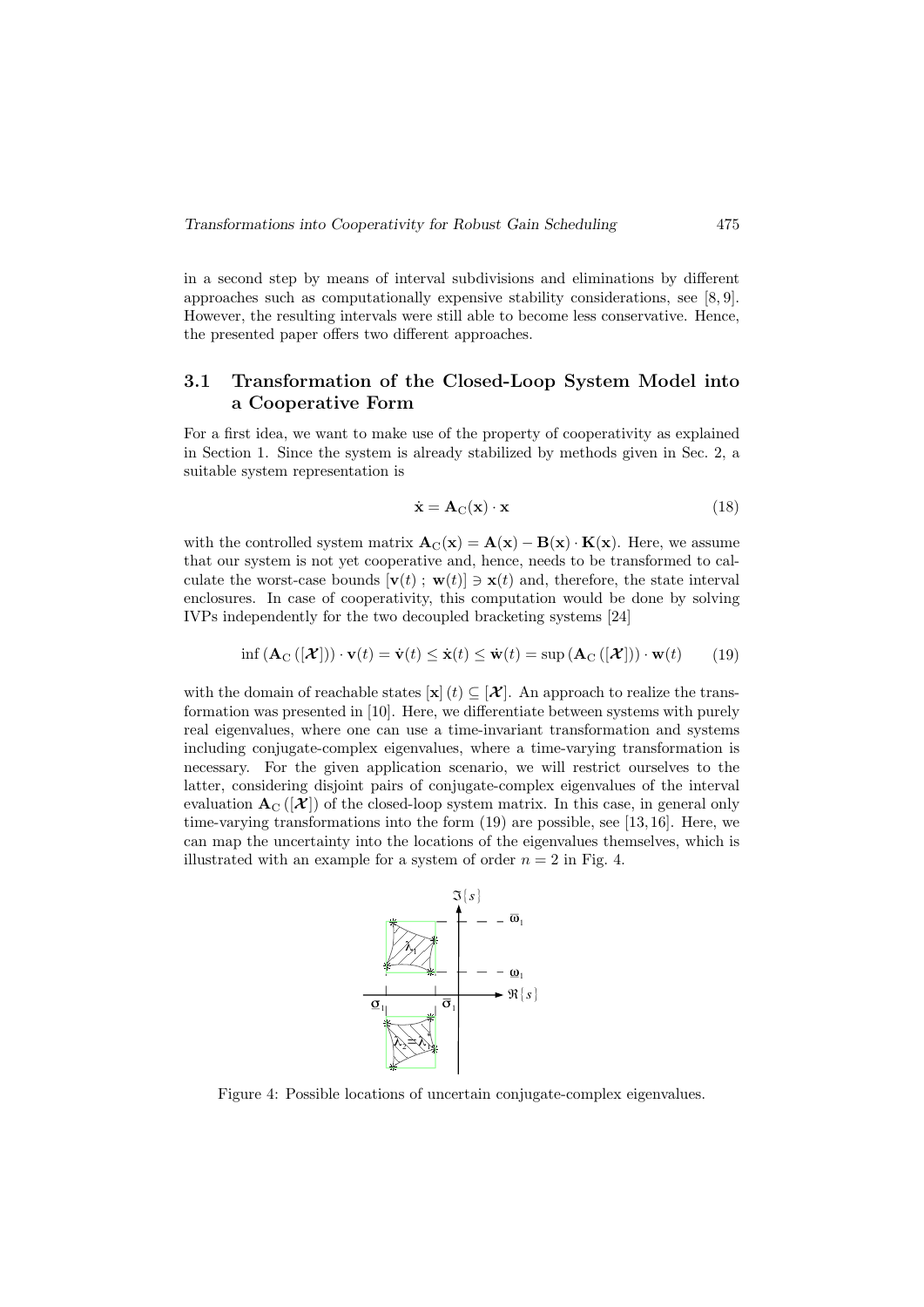It becomes clear, that if the system matrices are evaluated for the whole range of uncertain parameters, this leads to a variability of the real and imaginary parts of conjugate-complex eigenvalues. Here, the position of the worst-case eigenvalues  $i \in$  $\{1, \ldots, n\}$  for all possible vertex matrices, used before for a polytopic description of the uncertain system matrices, is marked by asterisk symbols. With those positions, we can define axes-parallel boxes as a convex outer interval hull describing the extremal real and imaginary parts  $[\sigma_i] = [\underline{\sigma}_i; \ \overline{\sigma}_i]$  and  $[\omega_i] = [\underline{\omega}_i; \ \overline{\omega}_i]$  of a conjugatecomplex eigenvalue pair. Note that when  $n$  is the (even) number of states, assume without loss of generality  $\tilde{n} = \frac{n}{2}$  guaranteed mutually disjoint conjugate-complex eigenvalue pairs. As it was shown in [18], also real eigenvalues can be included in this approach. There is a transformation matrix

$$
\tilde{\mathbf{T}} = \left[ \tilde{\mathbf{T}}_1, \dots, \tilde{\mathbf{T}}_{\tilde{n}} \right], \text{ where } \tilde{\mathbf{T}}_j \in [\Re\{[\mathbf{v}_j]\}, \Im\{[\mathbf{v}_j]\}] \tag{20}
$$

with  $j \in \{1, \ldots, \tilde{n}\}\$ , which consists of interval enclosures for the real and imaginary parts of the eigenvectors of the uncertain system. Those eigenvectors can be computed by means of the Intlab routine verifyeig [21]. With that transformation, where  $\mathbf{x} = \mathbf{\hat{T}} \cdot \tilde{\mathbf{z}}$ , a block diagonal transformed system matrix is formally obtained:

$$
\tilde{\mathbf{A}} = \text{blkdiag}\left(\tilde{\mathbf{A}}_1, \dots, \tilde{\mathbf{A}}_{\tilde{n}}\right) \quad \text{with} \quad \tilde{\mathbf{A}}_j \in \begin{bmatrix} [\sigma_j] & [\omega_j] \\ -[\omega_j] & [\sigma_j] \end{bmatrix}.
$$
 (21)

The respective time-varying transformation is done by

$$
\mathbf{z} = \mathbf{T}^{-1}(t) \cdot \tilde{\mathbf{z}} \quad \text{with} \quad \mathbf{T}^{-1}(t) = \text{blkdiag}\left(\mathbf{T}_1^{-1}(t), \dots, \mathbf{T}_n^{-1}(t)\right) = \mathbf{T}^T(t) \ . \tag{22}
$$

The orthogonal blocks

$$
\mathbf{T}_{j} = \begin{bmatrix} \cos([\omega_{j}]t) & \sin([\omega_{j}]t) \\ -\sin([\omega_{j}]t) & \cos([\omega_{j}]t) \end{bmatrix}
$$
(23)

for  $j \in \{1, \ldots, \tilde{n}\}\$ are evaluated for the outer interval enclosures of the imaginary parts of all eigenvalues which contain the exact angular frequencies according to the relation  $\omega_j^* \in [\omega_j^*] \subseteq [\omega_j]$ . Since the structure of the transformed system matrix (21) is known, the evaluation of this matrix is only necessary for i) proving that the transformation leads to a system matrix in Metzler form and ii) to determine enclosures  $[\mathbf{z}]$  (0) of the initial states as a function of  $[\mathbf{x}]$  (0) for verified simulations (and respectively for a backward transformation of the computed results for  $t > 0$ . For i) we use symbolic formula manipulation on the basis of exact values  $\omega_j^*$  considering the related differential equation (22) to calculate the state-space representation by

$$
\dot{\mathbf{z}} = \dot{\mathbf{T}}^T(t) \cdot \tilde{\mathbf{z}} + \mathbf{T}^T(t) \cdot \dot{\tilde{\mathbf{z}}} = \left[ \left[ \frac{\mathrm{d} \mathbf{T}^T(t)}{\mathrm{d} t} + \mathbf{T}^T(t) \tilde{\mathbf{A}} \right] \mathbf{T}(t) \right] \mathbf{z} = \mathbf{N} \cdot \mathbf{z} . \tag{24}
$$

Here, N is Metzler with real parts of the eigenvalues on the diagonal

$$
\mathbf{N} = \text{blkdiag}(\sigma_1 \mathbf{I}, \dots, \sigma_n \mathbf{I}) \ , \ \mathbf{I} = \begin{bmatrix} 1 & 0 \\ 0 & 1 \end{bmatrix} \ , \tag{25}
$$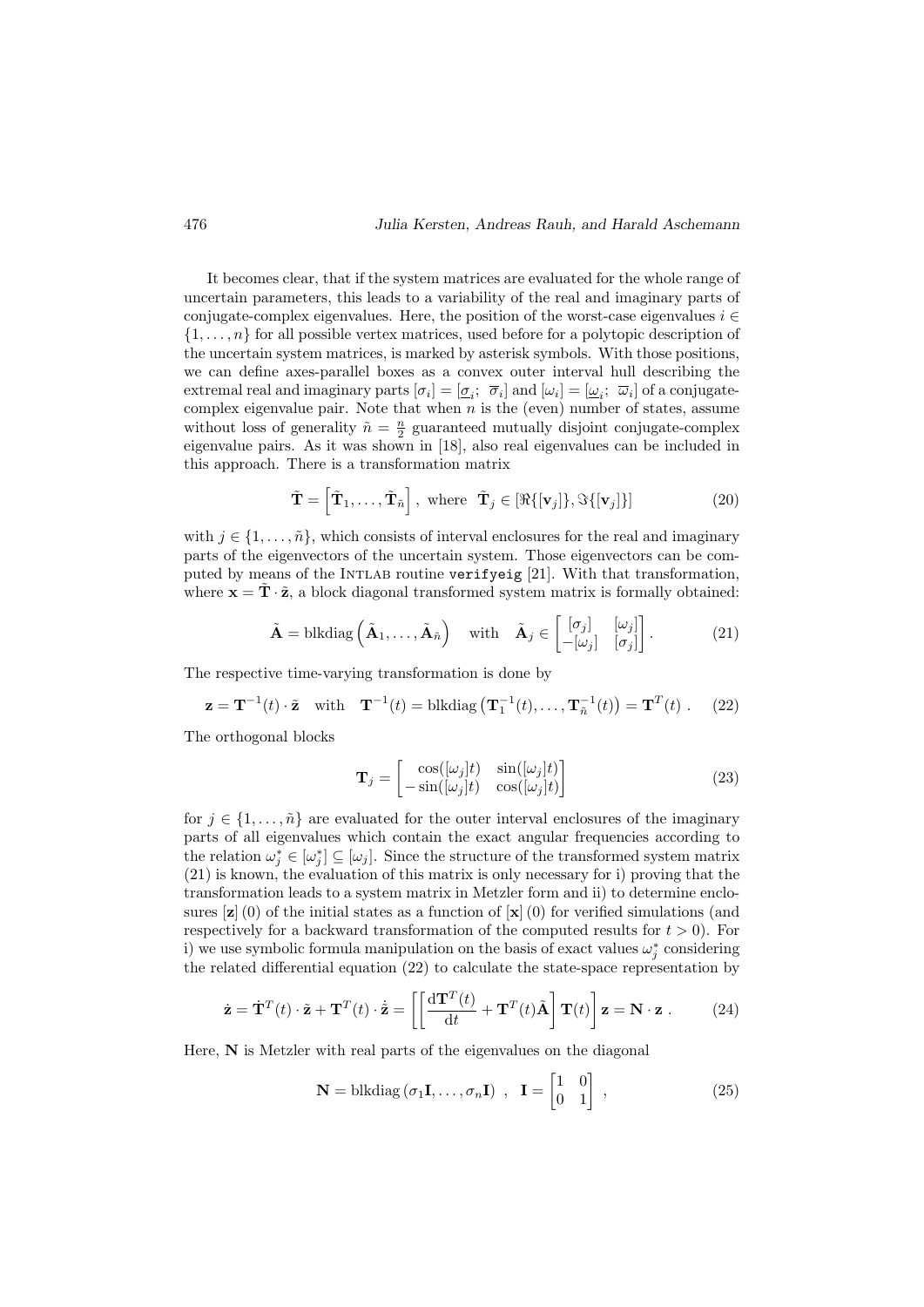which can be shown by a symbolic simplification in terms of the exact values  $\omega_j^*$  that are subsequently replaced by their conservative intervals  $[\omega_i]$ . As an analytical solution of Eq. (19),  $\mathbf{z}_i \in e^{[\sigma_i]t} \cdot [\mathbf{z}_i]$  (0) holds. Since N is evaluated for the eigenvalues, Hurwitz stability is verified for  $\overline{\sigma}_i < 0$ . Extrema of the conjugate-complex eigenvalues are obtained by building the hull over their real parts  $[\sigma_j] = [\min(\sigma_j); \max(\sigma_j)]$ as well as their imaginary parts  $[\omega_j] = [\min(\omega_j); \max(\omega_j)]$ , see [10]. Another variation of this approach is to omit the time-varying transformation by including the complex, uncertain eigenvector structure directly in the transformation matrix  $\tilde{\mathbf{T}} \in \mathbb{C}^{n \times n}$ . Here, Eq. (20) is reformulated into

$$
\tilde{\mathbf{T}} = \left[ \tilde{\mathbf{T}}_1, \dots, \tilde{\mathbf{T}}_{\tilde{n}} \right], \text{ where } \tilde{\mathbf{T}}_j = \left[ [\mathbf{v}_j], [\mathbf{v}_j^*] \right] \tag{26}
$$

leading to a complex block diagonal matrix  $\tilde{\mathbf{A}} = \text{blkdiag}\left(\tilde{\mathbf{A}}_1, \ldots, \tilde{\mathbf{A}}_{n}\right) \in \mathbb{C}^{n \times n}$ with

$$
\tilde{\mathbf{A}}_{j} \in \begin{bmatrix} \tilde{\mathbf{A}}_{j} \end{bmatrix} = \begin{bmatrix} [\sigma_{j}] + \jmath \cdot [\omega_{j}] & 0 \\ 0 & [\sigma_{j}] - \jmath \cdot [\omega_{j}]] \end{bmatrix} . \tag{27}
$$

The symbolic computation of the interval enclosures for the states in the new complex-valued coordinate frame has the advantage that the diagonal structure of the matrix  $\ddot{A}$  leads to mutually decoupled state equations. Applying this, the interval  $[\mathbf{x}_0]$  of initial states is transformed into the new coordinates  $[\tilde{\mathbf{z}}] = \begin{bmatrix} \tilde{\mathbf{T}} \end{bmatrix}^{-1} \cdot [\mathbf{x}],$ then the simulation is performed, and the results are, after that, transformed backward into  $[\mathbf{x}] = [\tilde{\mathbf{T}}] \cdot [\tilde{\mathbf{z}}].$ 

This approach, however, may be problematic in cases, where the evaluation of Eq. (20) leads to excessively wide bounds for  $\tilde{\mathbf{T}} \in [\tilde{\mathbf{T}}]$  if the complete possible domain  $[\mathcal{X}]$  is considered. These bounds are too wide, if the interval-valued inverse  $\left[\tilde{T}\right]^{-1}$  of  $\left[\tilde{T}\right]$  does not exist (possibly after using the union over submatrices  $\left[\tilde{\mathbf{T}}\right] = \bigcup_{\mathcal{I}} \left[\tilde{\mathbf{T}}_{\mathcal{I}}\right]$  resulting from a domain splitting  $\left[\mathcal{X}\right] = \bigcup_{\mathcal{I}} \left[\mathcal{X}_{\mathcal{I}}\right]$  to enclose the inverse  $\tilde{\mathbf{T}}^{-1} \in \bigcup_{\mathcal{I}} \left[ \tilde{\mathbf{T}_{\mathcal{I}}} \right]$  $\begin{bmatrix} -1 \\ 1 \end{bmatrix}$  with less overestimation) or if it induces an excessive blow-up of the bounds due to the wrapping effect. Furthermore, this rather pessimistic — in terms of conservativity — calculation of  $\left[\tilde{\mathbf{T}}\right]$  may also lead to a numerical instability in terms of a blow-up of interval enclosures. Controllability can only be lost, if  $[\mathcal{X}]$  contains non-stabilizable points in the state space, which is detected by infeasible LMIs. For those cases, we make use of an alternative approach discussed in the next subsection.

#### 3.2 Exponential Interval Enclosure Technique

In [11], an interface is derived between the exponential state enclosure technique presented in [19] and LMI-based approaches for robust control parameterization. Here, it is worth noticing, that the original exponential bounding approach in [19] was developed with no intent to combine it with any control design methodology.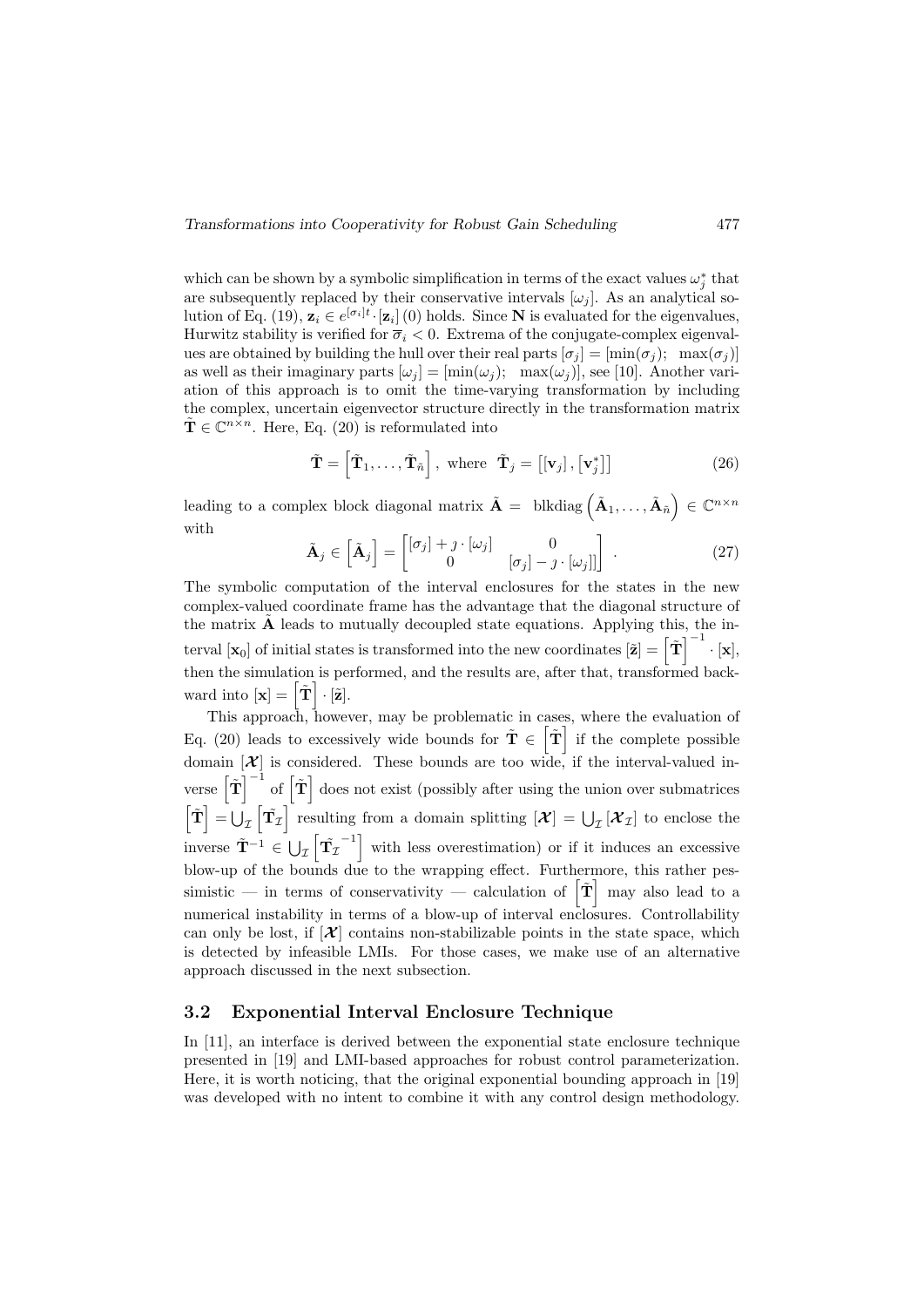In the novel approach, an exponential interval enclosure for the true solution  $\mathbf{x}^*(t)$ to an IVP with  $\dot{\mathbf{x}} = \mathbf{f}(\mathbf{x})$  and  $t_0 = 0$  is defined as

$$
\mathbf{x}^*(t) \in [\mathbf{x}_e] (t) := \exp([\mathbf{\Lambda}] \cdot t) \cdot [\mathbf{x}_e] (0) , [\mathbf{x}_e] (0) = [\mathbf{x}_0]
$$
 (28)

with

$$
[\mathbf{\Lambda}] := \text{diag}[\lambda_i], \quad i = \{1, \dots, n\} \tag{29}
$$

This correlates to the extended version of ValEncIA-IVP presented in [19, 20], where an iteration scheme was developed for the coefficients  $\lambda_i \in \mathbb{R}$  introduced in (28) and (29) based on a Picard iteration

$$
\mathbf{x}^{*}(t) \in [\mathbf{x}_{e}]^{(\kappa+1)} := [\mathbf{x}_{e}] \left(0\right) + \int_{0}^{t} \mathbf{f}\left([\mathbf{x}_{e}]^{(\kappa)}\left(s\right)\right) \mathrm{d}s . \tag{30}
$$

We now substitute the exponential state enclosures (28) for the exact solution in (30) and differentiate the resulting formula with respect to time leading to

$$
\dot{\mathbf{x}}^{*}(t) \in [\mathbf{\Lambda}]^{(\kappa+1)} \cdot \exp\left([\mathbf{\Lambda}]^{(\kappa+1)} \cdot t\right) \cdot [\mathbf{x}_{e}] \left(0\right) = \mathbf{f}\left(\exp\left([\mathbf{\Lambda}]^{(\kappa)} \cdot t\right) \cdot [\mathbf{x}_{e}] \left(0\right)\right) \tag{31}
$$

as a fixed-point iteration scheme. The evaluation of (31) is replaced by the expression

$$
\dot{\mathbf{x}}^{*}([t]) \in [\mathbf{\Lambda}]^{(\kappa+1)} \cdot \exp([\mathbf{\Lambda}]^{(\kappa+1)} \cdot [t]) \cdot [\mathbf{x}_e] \cdot (0)
$$
\n
$$
= \mathbf{f} \left( \exp([\mathbf{\Lambda}]^{(\kappa)} \cdot [t]) \cdot [\mathbf{x}_e] \cdot (0) \right) \tag{32}
$$

to account for the complete time interval  $t \in [t] = [0; T]$ . In the case of a converging iteration process given by Eqs. (31) and (32), the relations

$$
[\lambda_i]^{(\kappa+1)} \subseteq [\lambda_i]^{(\kappa)} \quad \text{and} \quad [\mathbf{\Lambda}]^{(\kappa+1)} \subseteq [\mathbf{\Lambda}]^{(\kappa)} \tag{33}
$$

as well as

$$
\exp\left(\left[\mathbf{\Lambda}\right]^{(\kappa+1)}[t]\right) \subseteq \exp\left(\left[\mathbf{\Lambda}\right]^{(\kappa)}\cdot[t]\right) \tag{34}
$$

hold. Applying further reformulations of  $(32)$  according to  $[19, 20]$  as well as the convergence properties (33) and (34), the iteration formula

$$
\left[\lambda_i\right]^{(\kappa+1)} := \frac{f_i\left(\exp\left(\left[\mathbf{\Lambda}\right]^{(\kappa)} \cdot [t]\right) \cdot [\mathbf{x}_e] \cdot (0)\right)}{\exp\left(\left[\lambda_i\right]^{(\kappa)} \cdot [t]\right) \cdot [x_{e,i}] \cdot (0)}, \quad i \in \{1, \dots, n\},\tag{35}
$$

is obtained for the interval parameter  $[\lambda_i]$  of the desired state enclosure. Note that the value 0 has to be excluded from the state enclosure or handled in another way in the computation of Eq. (35), because the involved division only holds for  $0 \notin [x_{e,i}]$ .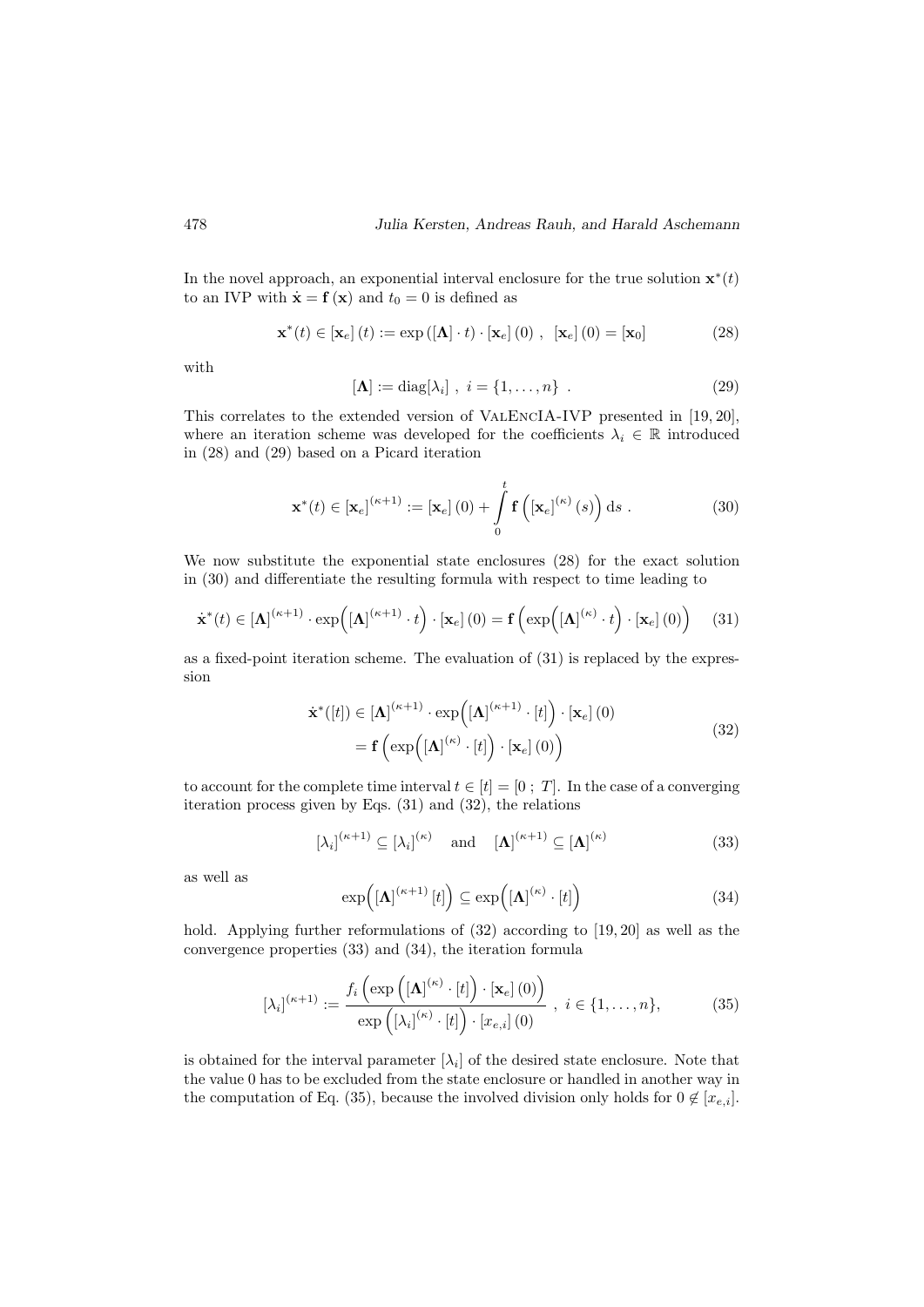As the final result of the iteration (35), the solution of all reachable states at  $t = T$ (i.e., at the end of the considered integration horizon) is given by

$$
\mathbf{x}^*(t) \in [\mathbf{x}_e] (t) := \exp([\mathbf{\Lambda}] \cdot T) \cdot [\mathbf{x}_e] (0) , \qquad (36)
$$

where  $[\Lambda]$  is composed of the result obtained in the final iteration step.

Since we work with systems with conjugate complex eigenvalues, the decoupling of the state equations — as one of the requirements for a maximization of efficiency of the exponential enclosure approach along with a domination by asymptotically stable, linear dynamics  $[19]$  — is not possible for those systems if only a transformation into real Jordan canonical form is performed. A possible solution proposed by the authors maintains the decoupling properties approximately by exploiting a transformation of a point-valued realization embedded in the uncertain system model into the *complex* Jordan canonical form. Both, linear and nonlinear, systems with uncertain parameters can be decoupled approximately if the matrix of the eigenvectors of the system's Jacobian, evaluated at the corresponding interval midpoints is used to perform the coordinate transformation before application of Eq. (35). After the computation of the complex-valued state enclosures, the results are transformed back into the original coordinates. Further details can be found in  $[11, 18-20]$ . The basic simulation routine according to Eq.  $(28)-(36)$  was published in [19,20] with a fixed, time- and state-independent integration step size. For the considered application scenario, it was extended by a simple step-size control strategy in [11] to guarantee numerical efficiency of the exponential enclosure technique. The step-size control strategy determines the most appropriate step size  $T = T_k$  according to

$$
T_k = \max\left\{ t_{\min}, \frac{1}{10} \cdot \min_{i \in \mathcal{I}^*} \left\{ \inf \left\{ \frac{-1}{\Re\left( [\lambda_i] \right)} \right\} \right\} \right\}, \tag{37}
$$

for  $k \in \{2, 3, \ldots\}$ , where  $\mathcal{I}^*$  denotes the index set for all states and respective parameter enclosures  $i \in \{1, \ldots, n\}$  for which the relation  $0 \notin [\lambda_i]$  holds. In (37), the value  $T_1$  is set to  $T_1 = t_{\min}$ . Furthermore, the generally complex-valued enclosures  $[\lambda_i]$  in (37) are set to the results of the iteration that was performed during the evaluation of the state enclosures according to (35) for the last temporal discretization slice  $[t] = [0; T_{k-1}]$ , where the initial point of time of each slice is shifted to zero without loss of generality for time-invariant ODEs, cf. (35). Hence, this procedure for the adaptation of the integration step size T by the sequence  $\{T_1, T_2, \ldots\}$  results in the computation of state enclosures at the points of time  $t = t_k$  with  $t_k = \sum_{k=1}^{k} t_k$  $\sum_{j=1} T_j$ instead of an equidistant grid  $t_k = k \cdot T$  that would have to be adjusted to the fastest time constant for the complete simulation time horizon.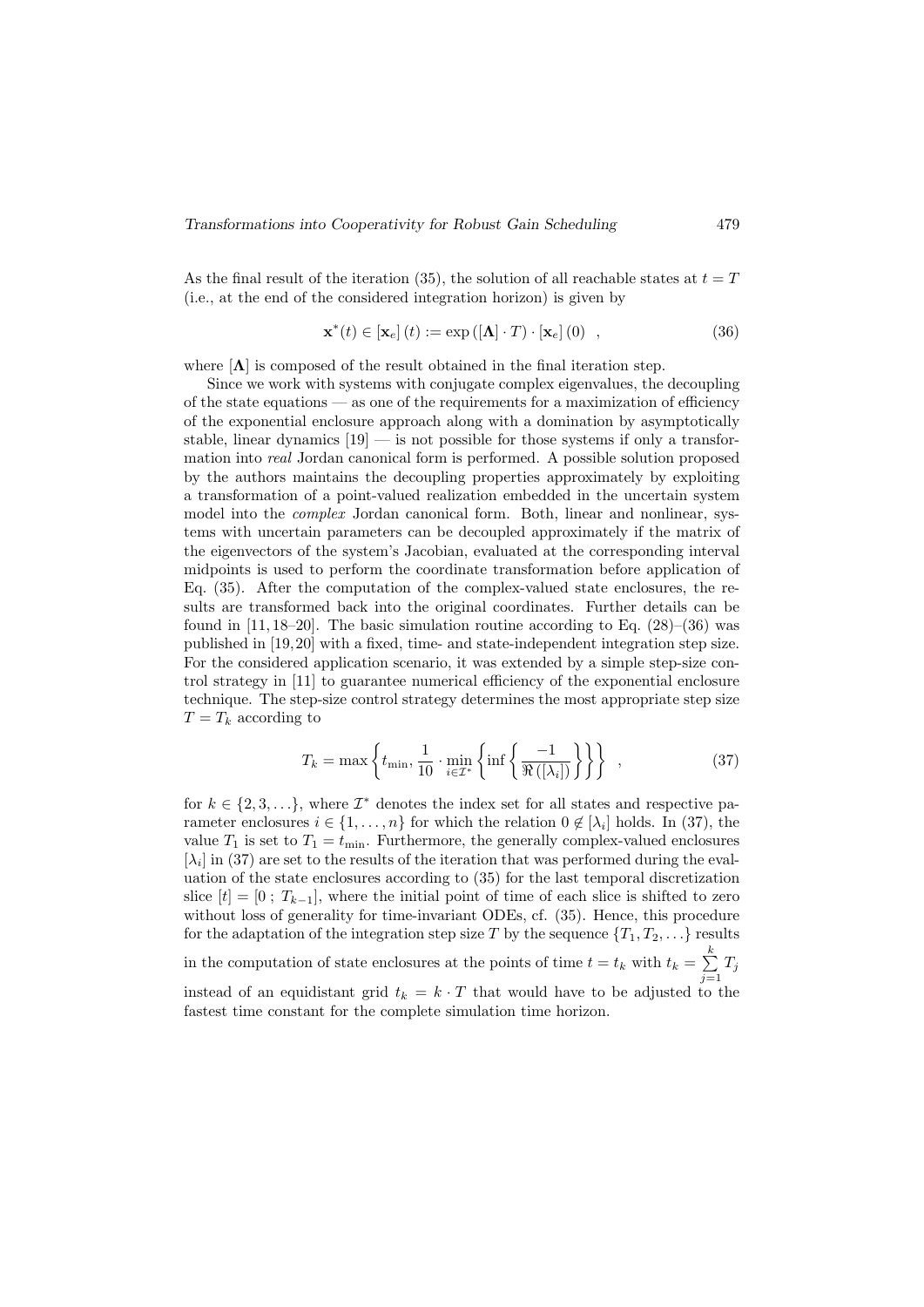# 4 Application Scenario 1: High-Bay Rack Feeder

The first considered scenario is a high-bay rack feeder as presented in Fig. 5. Since



Figure 5: Mechanical model of the stacker crane.

this is an existing test-rig at the Chair of Mechatronics at the University of Rostock, previous work (cf. [2, 19]) has already developed a control-oriented modeling as an elastic multibody system. This multibody model consists of three rigid bodies, namely a carriage with the mass  $m<sub>S</sub>$ , a cage movable on a vertical double beam structure with mass  $m_K$  and the mass moment of inertia  $\theta_K$ , as well as an end mass  $m_E$  at the tip of the beam. A Bernoulli beam defines the elastic component with the density  $\rho$ , the cross sectional area A, Young's modulus E, the second moment of area  $I_{zB}$ , and the length l. A dimensionless system parameter

$$
\kappa\left(t\right) = \frac{x_K\left(t\right)}{l} \tag{38}
$$

denotes the time-varying vertical position  $x<sub>K</sub>(t)$  of the cage on the beam and is chosen as the uncertain parameter of the system. A Ritz ansatz

$$
v(x,t) = \begin{bmatrix} \bar{v}_1(x) & \bar{v}_2(x) \end{bmatrix} \begin{bmatrix} v_1(t) \\ v_2(t) \end{bmatrix} \text{ with } (39)
$$

$$
\bar{v}_1(x) = \frac{3}{2} \left(\frac{x}{l}\right)^2 - \frac{1}{2} \left(\frac{x}{l}\right)^3 \quad \text{and} \quad \bar{v}_2(x) = \left(\frac{x}{l}\right)^2,\tag{40}
$$

is employed to describe the bending deflection of the beam structure by the corresponding elastic degrees of freedom, taking into account the first and the second bending mode. By applying Lagrange's equations of second kind, cf. [23], a secondorder ODE model

$$
\mathbf{M}\ddot{\mathbf{q}}(t) + \mathbf{D}\dot{\mathbf{q}}(t) + \mathbf{K}\mathbf{q}(t) = \mathbf{h} \cdot (F_{SM}(t) - F_{SR}(t))
$$
\n(41)

can be derived with the vector of generalized coordinates

$$
\mathbf{q}(t) = \begin{bmatrix} y_S(t) & v_1(t) & v_2(t) \end{bmatrix}^T.
$$
 (42)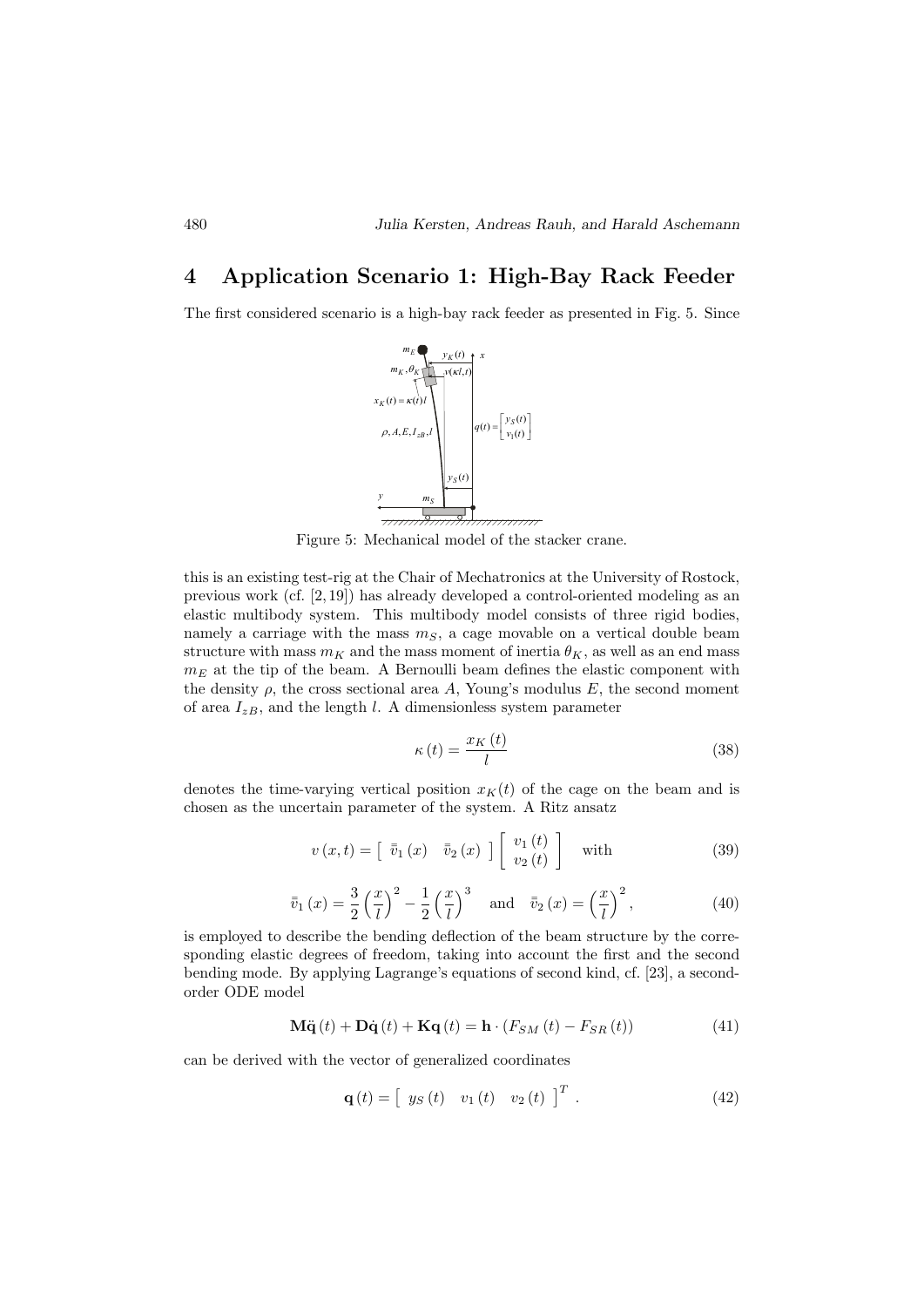Assuming an underlying velocity control operating on the electric drive for the carriage with mass  $m<sub>S</sub>$ , the resulting dynamics for  $\ddot{y}_S$  can be replaced by a firstorder lag system with the time constant  $T_{1y}$  according to

$$
T_{1y}\ddot{y}_S(t) + \dot{y}_S(t) = v_S(t) - v_{S0}
$$
\n(43)

with the usually negligibly small input disturbance  $v_{S0}$ . Substituting the ODE (43) into (41) leads to the equations of motion that are finally given by

$$
\ddot{\mathbf{q}} = -\mathbf{M}_y^{-1} \mathbf{K}_y \mathbf{q} - \mathbf{M}_y^{-1} \mathbf{D}_y \dot{\mathbf{q}} + \mathbf{M}_y^{-1} \mathbf{h}_y v_S , \qquad (44)
$$

with the carriage velocity  $v<sub>S</sub>$  as the new control input  $u<sub>y</sub>$ . Here, the modified mass matrix

$$
\mathbf{M}_{y}(\kappa) = \begin{bmatrix} T_{1y} & 0 & 0 \\ m_{12} & m_{22} & m_{23} \\ m_{13} & m_{23} & m_{33} \end{bmatrix}
$$
 (45)

is given with

$$
m_{12} = \frac{3}{8}\rho Al + \frac{m_K \kappa^2}{2} (3 - \kappa) + m_E ,
$$
  
\n
$$
m_{13} = \frac{1}{3}\rho Al + m_K \cdot \kappa^2 + m_E ,
$$
  
\n
$$
m_{22} = \frac{33}{140}\rho Al + \frac{6\rho I_{zB}}{5l} + \frac{m_K \kappa^4}{4} (3 - \kappa)^2 + \frac{9\theta_K \kappa^2}{4l^2} (2 - \kappa)^2 + m_E ,
$$
  
\n
$$
m_{23} = \frac{13}{60}\rho Al + \frac{5\rho I_{zB}}{4l} + \frac{m_K \kappa^4}{2} (3 - \kappa) + \frac{3\theta_K \kappa^2}{l^2} (2 - \kappa) + m_E ,
$$
  
\n
$$
m_{33} = \frac{1}{5}\rho Al + \frac{4\rho I_{zB}}{3l} + m_K \kappa^4 + \frac{4\theta_K \kappa^2}{l^2} + m_E .
$$

The damping and the stiffness matrices correspond to

$$
\mathbf{D}_{y} = \begin{bmatrix} 1 & 0 & 0 \\ 0 & \frac{3k_{d}E I_{zB}}{l^{3}} & \frac{3k_{d}E I_{zB}}{l^{3}} \\ 0 & \frac{3k_{d}E I_{zB}}{l^{3}} & \frac{4k_{d}E I_{zB}}{l^{3}} \end{bmatrix} \text{ and } \mathbf{K}_{y}(\kappa) = \begin{bmatrix} 0 & 0 & 0 \\ 0 & k_{22} & k_{23} \\ 0 & k_{23} & k_{33} \end{bmatrix}
$$
(47)

with

$$
k_{22} = \frac{3EI_{zB}}{l^3} - \frac{3}{8}\rho Ag - \frac{3m_Kg\kappa^3}{l} \left(1 + \frac{3\kappa^2}{20} - \frac{3\kappa}{4}\right) - \frac{6m_Eg}{5l} ,
$$
  
\n
$$
k_{23} = \frac{3EI_{zB}}{l^3} - \frac{7}{20}\rho Ag + \frac{m_Kg\kappa^3}{l} \left(\frac{3\kappa}{4} - 2\right) - \frac{5m_Eg}{4l} ,
$$
  
\n
$$
k_{33} = \frac{4EI_{zB}}{l^3} - \frac{1}{3}\rho Ag - \frac{4m_Kg\kappa^3}{3l} - \frac{4m_Eg}{3l} .
$$
\n(48)

Finally, the input vector of generalized forces is represented by  $\mathbf{h} = \begin{bmatrix} 1 & 0 & 0 \end{bmatrix}^T$ . For the purpose of a feedback control design, the system is transformed into its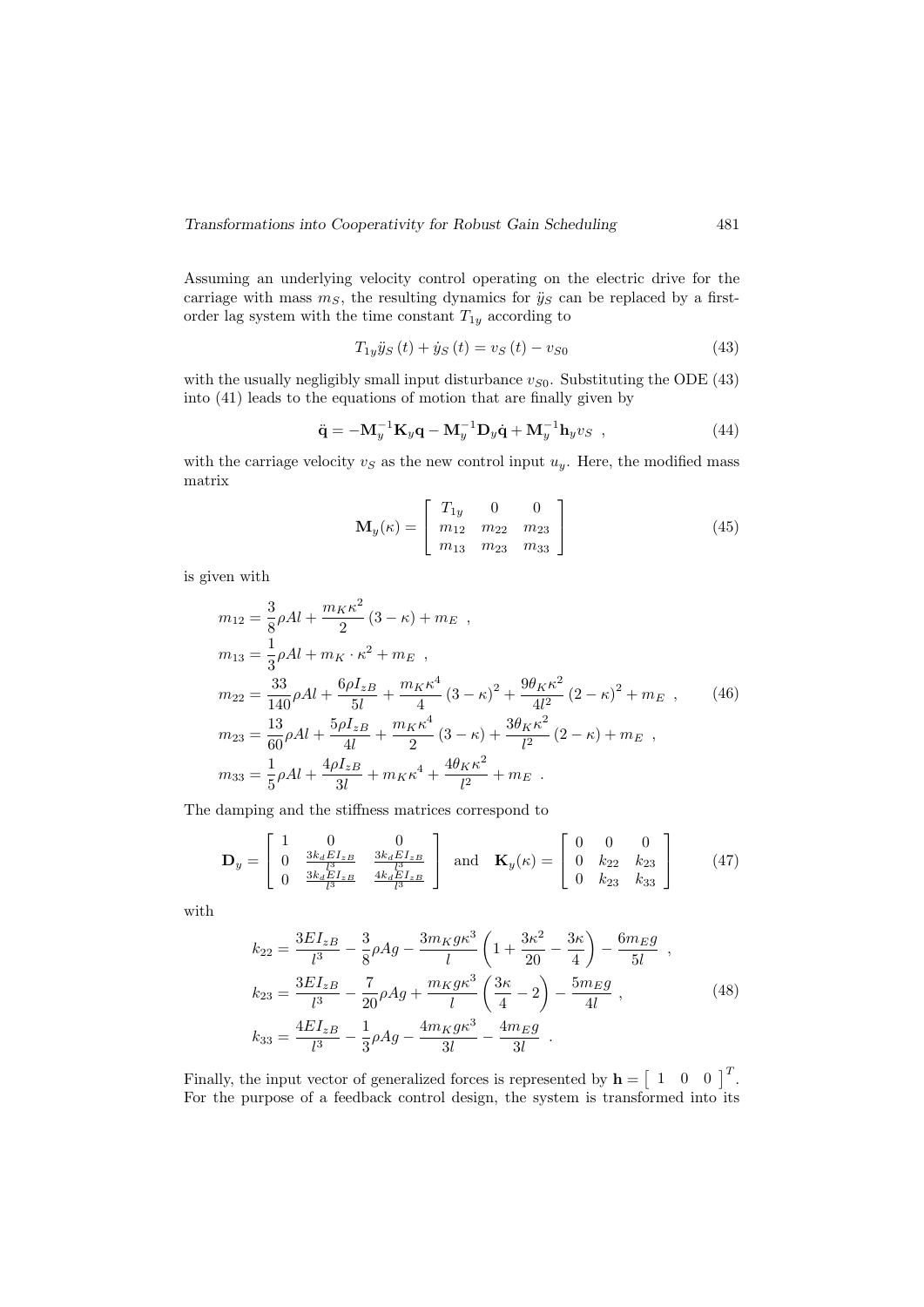state-space representation

$$
\dot{\mathbf{x}}_{y} = \begin{bmatrix} \mathbf{0} & \mathbf{I} \\ -\mathbf{M}_{y}^{-1}\mathbf{K}_{y} & -\mathbf{M}_{y}^{-1}\mathbf{D}_{y} \end{bmatrix} \begin{bmatrix} \mathbf{q} \\ \dot{\mathbf{q}} \end{bmatrix} + \begin{bmatrix} \mathbf{0} \\ \mathbf{M}_{y}^{-1}\mathbf{h}_{y} \end{bmatrix} v_{S}
$$
(49)

with a parameter uncertainty in  $M_y$  and  $K_y$  due to their dependency on  $\kappa$ . For the simulation, the parameter domain to be considered shall be  $[\kappa] = [0.35 \; ; \; 0.5]$ . As discussed previously, a robust LMI-based controller  $v_S = -\mathbf{K} \cdot \begin{bmatrix} \mathbf{q} & \dot{\mathbf{q}} \end{bmatrix}^T$  is designed according to Sec. 2.1, numerical values can be found in the Appendix. The resulting interval enclosures are computed by using a transformation into cooperative form. Fig. 6 shows the result for the carriage position with an initial uncertainty of  $y_S =$  $[0.1; 0.3]$  m.



Figure 6: Upper and lower bound of the interval for the carriage position  $y_s$  for all  $t \in [0 \; ; \; t_{\rm f}]$ 

One can see that the controller works fast and efficiently in reaching the desired operating point  $y_{S0} = 0$  m. Due to the asymptotic stability, both decoupled bounds converge to said stationary operating point. If a feedforward control is implemented, the asymptotic stability would be reduced to input to state stability (ISS) due to bounded uncertainty in the mass matrix  $\mathbf{M}_y$ , typically imposing uncertainty in the stationary system gain. However, in the depicted simulation, there is a deviation from the true<sup>3</sup> state in the starting phase. This happens due to the overestimated transformations according to Eqs.  $(20)$ – $(25)$  and the resulting overestimation of the complex eigenvalues. A possible solution could be to interface this method with the approaches from [19] e.g. applying complex-valued Jordan canonical forms. It becomes clear that this problem only occurs in a short time interval of approximately 1.9 s till realistic values — regarding the test rig — are reached in the interval-based simulation. We further compare the response times

 $3$ The rack feeder in question is a small scale model on a 1.5m test rig.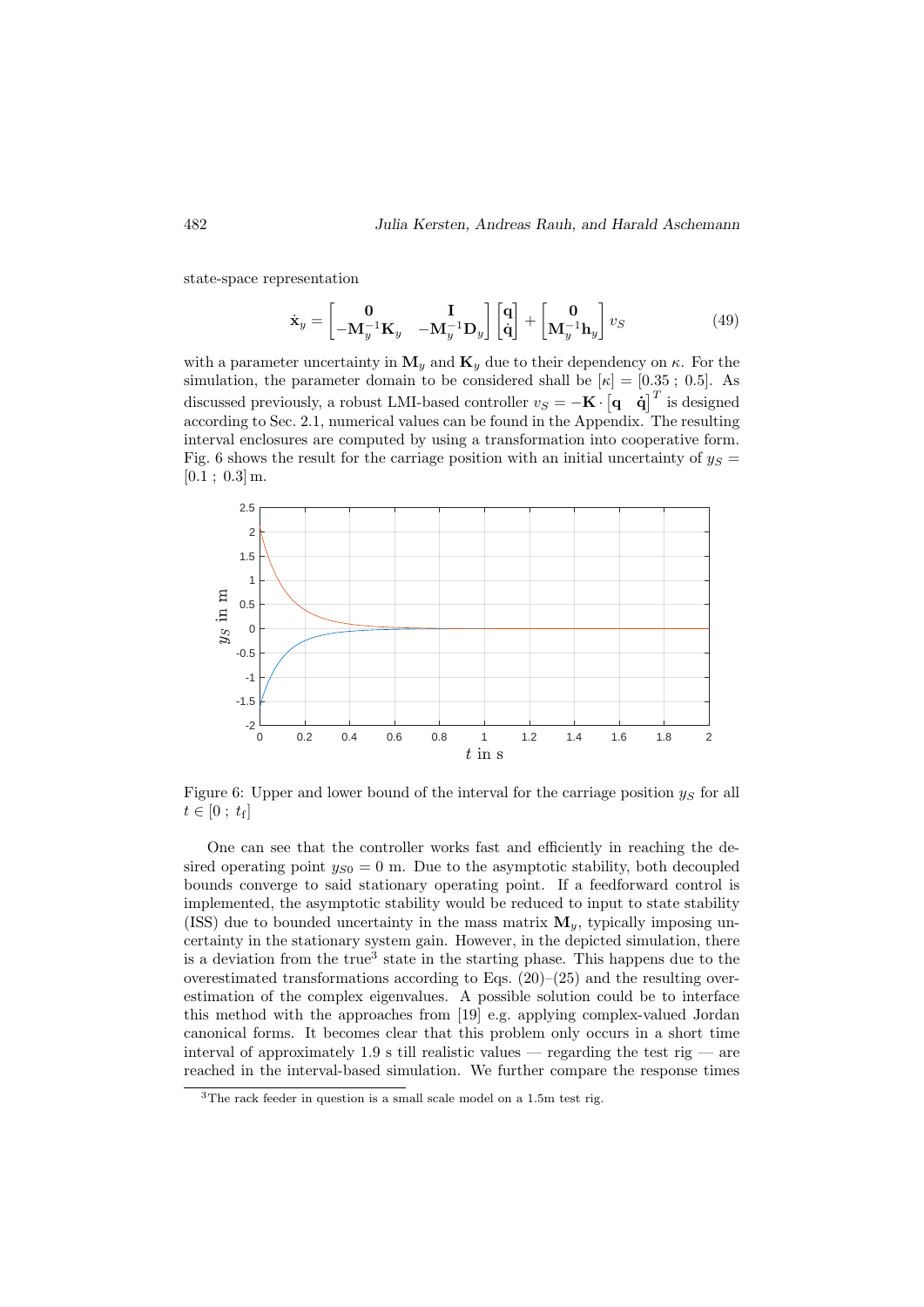of our method with a grid-based simulation for the parameter  $\kappa$  in Table 1. For the gridding method, we simulated our original system with ten equally spaced grid-points included in the interval of  $\kappa$ .

Table 1: Comparison of response times for the interval computation vs. a parameter gridding.

|                 | deviation |               |               |  |  |
|-----------------|-----------|---------------|---------------|--|--|
| computation via | < 0.1m    | $\leq 0.05$ m | $\leq 0.01$ m |  |  |
| gridding        | 0.15s     | 0.25s         | 0.48s         |  |  |
| interval        | 0.38s     | 0.51s         | 0.75s         |  |  |

Here, the times show when the specified deviation to the stationary point  $y_S = 0$ is reached in each approach. The problem in gridding is to find suitable values to include all worst cases. In contrast to that, the interval method definitely includes such cases as it is oriented on the slowest time constant of the overall system. With that in mind, we can show that except for the short starting phase, the response time of the controlled system can be estimated well by means of the interval procedure.

## 5 Application Scenario 2: Inverse Pendulum

The second benchmark application is the stabilization of an inverted pendulum in its upright position. The control task is schematically represented in Fig. 7.



Figure 7: Control of an inverted pendulum on a moving carriage.

According to this, a pendulum of length  $a = 0.2$  m is mounted at the horizontal foot-point position  $x$  on a carriage of the mass  $M$  moving along a track. The angle  $\alpha$  denotes the deflection of the pendulum from its unstable upright equilibrium. In good accuracy, the pendulum can be described by a massless rod, while its mass  $m$ is located in the tip of the pendulum. Under these assumptions, the system can be described by the following nonlinear autonomous second-order differential equation

$$
ma^{2} \cdot \ddot{\alpha} - ma \cdot \cos(\alpha) \cdot \ddot{x} - mga \cdot \sin(\alpha) = 0,
$$
\n(50)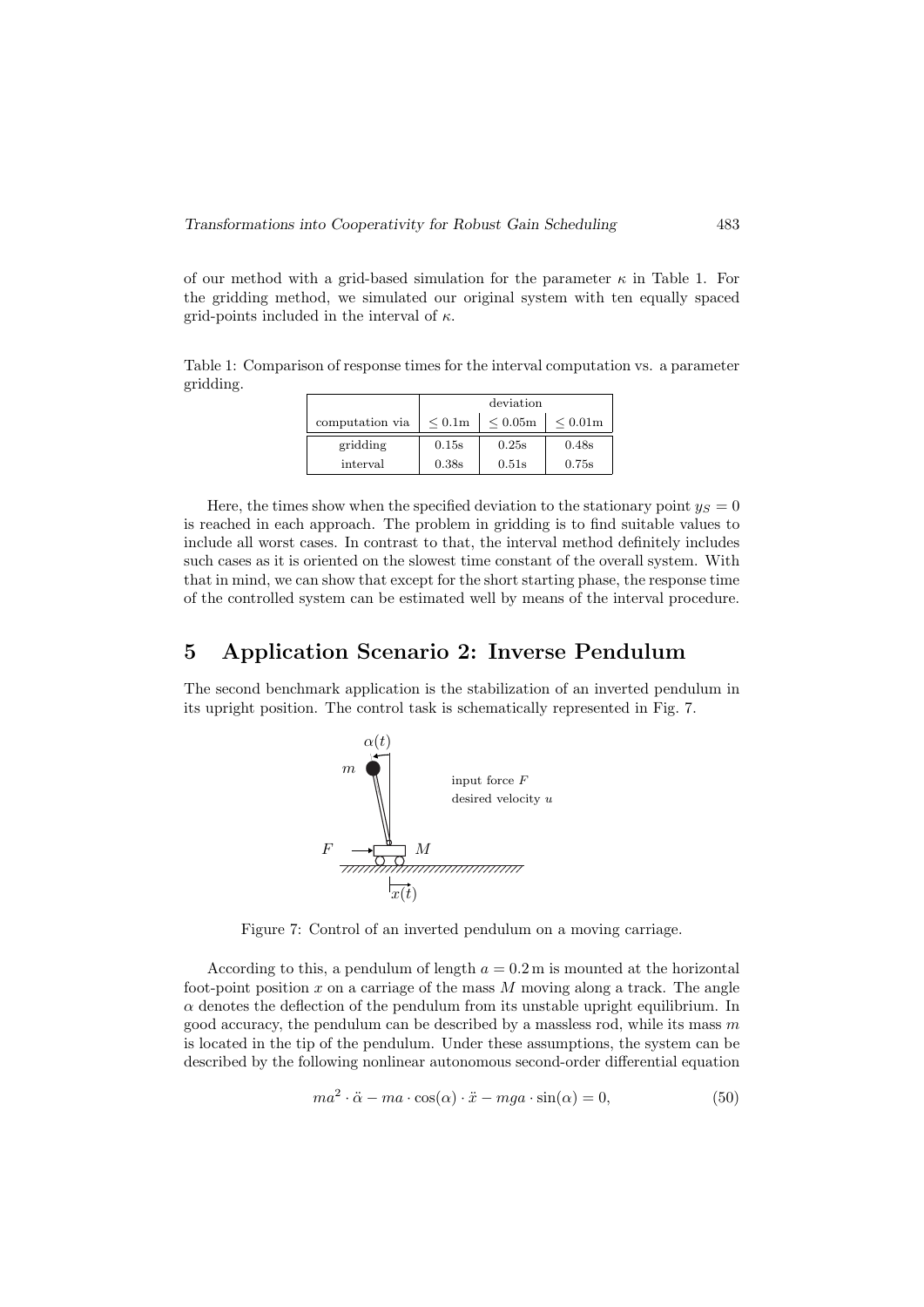with the gravitational acceleration  $g = 9.81 \frac{\text{m}}{\text{s}^2}$ , and

$$
(M+m)\cdot \ddot{x} - ma\cdot \cos(\alpha)\cdot \ddot{\alpha} + ma\cdot \sin(\alpha)\cdot \dot{\alpha} = F , \qquad (51)
$$

where  $F$  is the actuation force applied to the carriage into the positive direction of motion  $x$ . Assuming an underlying velocity control for the carriage in the form of a first-order lag behavior with the time constant  $T_1 = 0.05$  s, the expression (51) can be replaced by

$$
T_1 \cdot \ddot{x} + \dot{x} = u \tag{52}
$$

where  $u$  and  $\dot{x}$  represent the desired and actual carriage velocities, respectively. Hence, the overall system dynamics can be reformulated into a quasi-linear statespace representation

$$
\dot{\mathbf{x}} = \begin{bmatrix} 0 & 0 & 1 & 0 \\ 0 & 0 & 0 & 1 \\ \frac{g \cdot \sin(\alpha)}{a} & 0 & 0 & -\frac{\cos(\alpha)}{T_1 a} \\ 0 & 0 & 0 & -\frac{1}{T_1} \end{bmatrix} \mathbf{x} + \begin{bmatrix} 0 \\ 0 \\ \frac{\cos(\alpha)}{T_1 a} \\ \frac{1}{T_1} \end{bmatrix} u ,
$$
\n
$$
y = \begin{bmatrix} -a \cdot \sin(\alpha) & 1 & 0 & 0 \end{bmatrix} \mathbf{x} , \quad \sin(\alpha) = \frac{\sin(\alpha)}{\alpha} ,
$$
\n(53)

with the state vector  $\mathbf{x} = \begin{bmatrix} \alpha & x & \dot{\alpha} & \dot{x} \end{bmatrix}^T$  and the system input u. The initial state interval  $[\mathbf{x}](0)$  is assumed to be represented by an uncertainty in the pendulum angle according to  $[\mathbf{x}](0) = [[\alpha](0) \quad 0 \quad 0 \quad 0]^T$ , where  $[\alpha](0) = [\alpha(0) \, ; \, \overline{\alpha}(0)].$ 

To obtain a polytopic uncertainty representation (12) from the quasi-linear statespace representation in terms of a convex combination of extremal system models for the LMI-based control design, the matrix entries depending on the pendulum angle  $\alpha$  are replaced by the two independent parameters

$$
p_1 = \frac{g \cdot \text{si}(\alpha)}{a} \quad \text{and} \quad p_2 = \frac{\cos(\alpha)}{T_1 \cdot a} \quad , \tag{54}
$$

so that the parameter-dependent system matrix and input vector

$$
\mathbf{A}(\mathbf{p}) = \begin{bmatrix} 0 & 0 & 1 & 0 \\ 0 & 0 & 0 & 1 \\ p_1 & 0 & 0 & -p_2 \\ 0 & 0 & 0 & -\frac{1}{T_1} \end{bmatrix} \text{ and } \mathbf{b}(\mathbf{p}) = \begin{bmatrix} 0 \\ 0 \\ p_2 \\ \frac{1}{T_1} \end{bmatrix} ,
$$
 (55)

respectively, are obtained. This model is used to simulate both gain scheduling approaches, see Section 2.2, for the uncertain system due to the state-dependency. The application scenario at hand is an example where a transformation into a cooperative form is not possible due to too wide intervals and, hence, a non-invertible transformation matrix occurs. Therefore, the exponential enclosure technique is used to determine interval enclosures. At first, Approach 1 is investigated for the control design (11) (Sec. 2).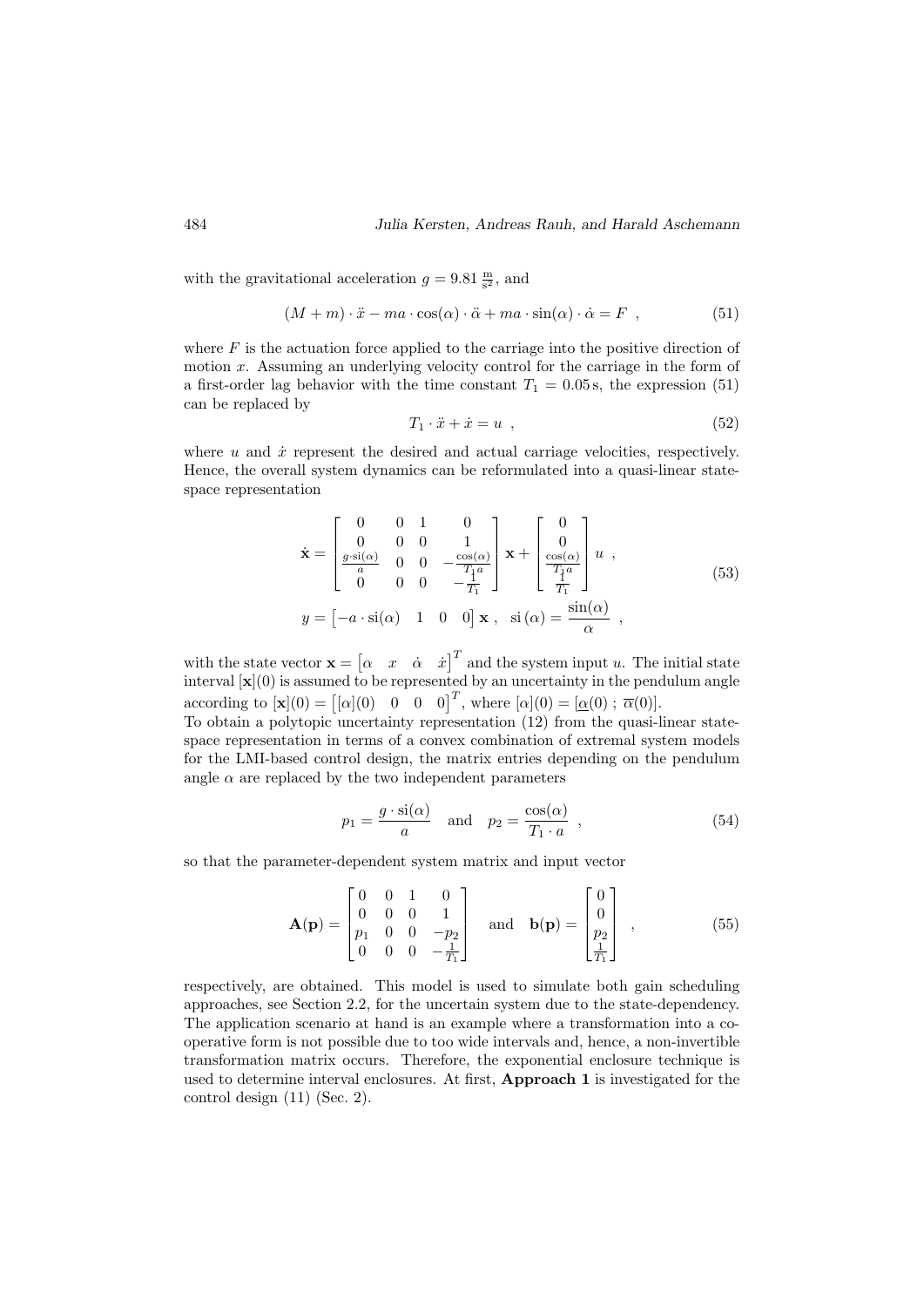

Figure 8: Interval enclosure for the pendulum angle  $\alpha$  for all  $t \in [0; t_f]$ .

Fig. 8 shows the resulting interval enclosure for the simulated model, exemplary for the third run  $(N = 3)$  with the initial state domain  $\left[ \mathcal{X}^{(0)} \right] = \left[ -\tfrac{\pi}{2} + \epsilon ~ ; ~ \tfrac{\pi}{2} - \epsilon \right].$ Here, one can clearly see that the controller stabilizes the system dynamics successfully in its operating point. Furthermore, the interval diameter is decreasing once the operating point has been reached. Numerical results for the sequence of controller gains and the hull over the angle intervals for  $t \in [0; t_f]$  are given in Table 2. The first run shows the initial simulation over the complete time horizon with the most conservative controller gains resulting from the initial interval. In the second run, we see that the controller gains decrease due to a less conservative interval box describing the interval enclosure over the complete time horizon. This is repeated in the third run. The simulation shows, that a further reduction is not possible and, hence, the optimal solution has been found.

Table 2: Simulation results for Approach 1: Controller gains and enclosure of the first state variable, where underlined digits highlight the values identical between two successive iterations.

| run <sub>i</sub> | n        |            |                | $\mathcal{X}^{(i)}$ |              |              |
|------------------|----------|------------|----------------|---------------------|--------------|--------------|
|                  | $k_1$    | $k_2$      | $k_3$          | $k_4$               | inf          | sup          |
|                  | 96.54707 | 15.3023677 | $-0.472897180$ | -4.99555847         | $-0.1521028$ | 1.0481524366 |
| $\overline{2}$   | 94.68120 | 15.0066626 | -0.463765567   | -4.89774783         | $-0.1721871$ | 1.0481472189 |
| 3                | 94.68119 | 15.0066613 | $-0.463765526$ | -4.89774740         | $-0.1721838$ | 1.0481472163 |

For the application scenario at hand, Approach 2 described in Sec. 2.2.2 does not provide an improved control accuracy. However, we gain the information, when certain components of the state vector are mapped into themselves, see Fig. 9 as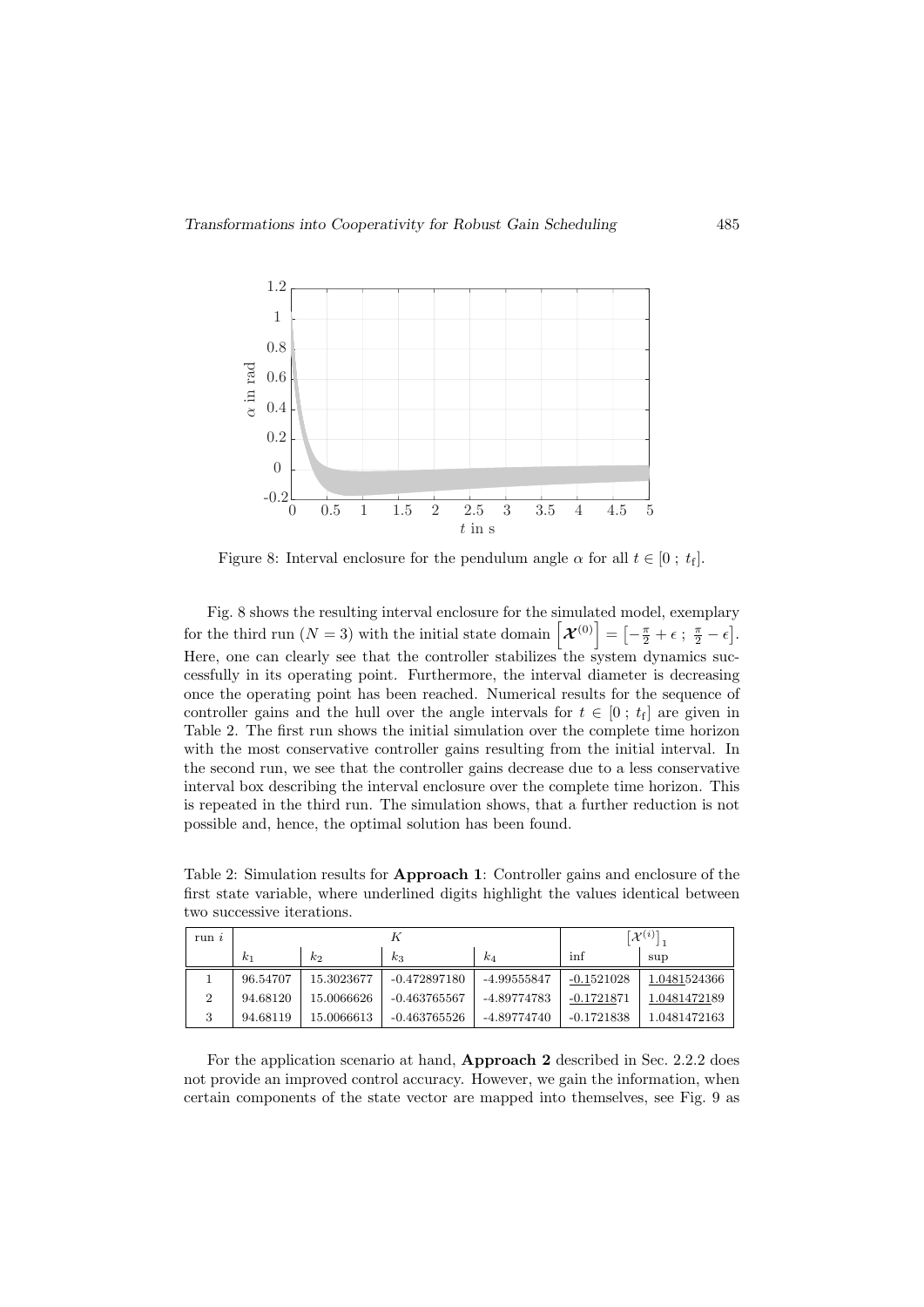a simulation-based verification of the contraction property towards the asymptotically stable equilibrium. Here, the interval boxes are depicted exemplarily for α



Figure 9: **Approach 2**: Interval boxes for  $\alpha$  and  $\dot{\alpha}$  for each predefined time step  $t_c$ (depicted on a logarithmic temporal axis).

and  $\dot{\alpha}$  over the time horizon  $t_f$ . Note, that due to the step-size control strategy, we only have comparable enclosures for the fixed time steps  $t_{\zeta} \in \{0, \tau_{i^*}, \tau_{2i^*}, \ldots, t_{f}\},$ which were already introduced in 2 as the points of time where the controller gains change, are calculated on the basis of the step size  $T_K$  from Eq. (37) by

$$
i^* = \left\lceil \frac{L}{\zeta_{\text{end}}}\right\rceil,\tag{56}
$$

where L is the number of all discretization steps from before, see the table in Fig. 9. Those time steps  $t_{\zeta}$  are featured logarithmically, because — as predicted much denser time steps where needed for the beginning phase where the dynamics is more stiff than close to the steady state. Moreover, it must be noted, that for small time steps, the exponential enclosure is unnecessary conservative due to the involved transformation of the model into an approximately decoupled form. However, the stabilizing behavior is clearly visible and once the system gets close to the equilibrium, interval enclosures are getting tighter by exploiting the step size selection according to Eq. (37).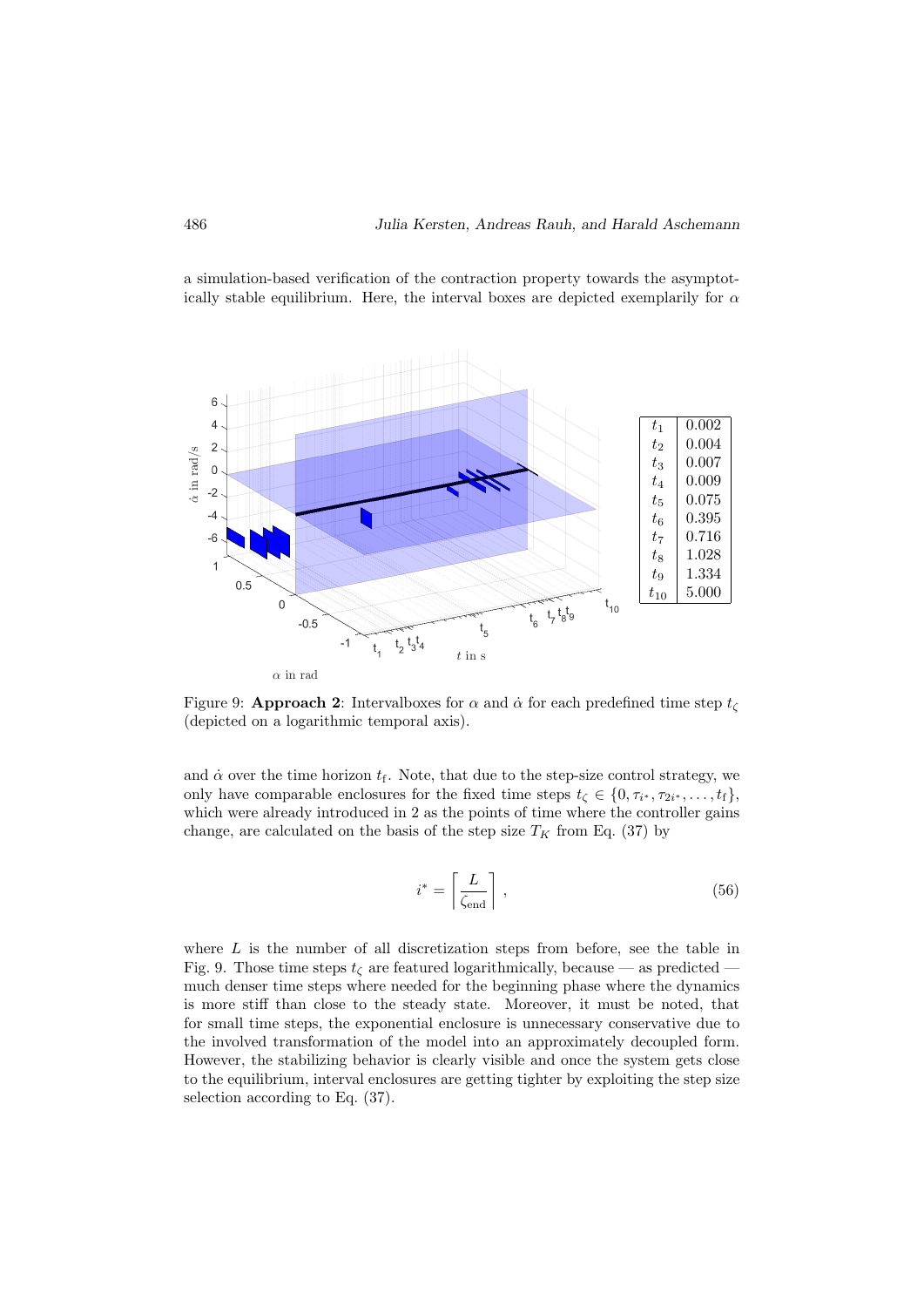### 6 Conclusions and Future Work

Uncertain systems were investigated in forms of descriptions with parameter uncertainty as well as a nonlinear models, where the uncertainty was given by the state-dependency of the system matrix. Two gain scheduling approaches were proposed for a feedback control synthesis and implementation, with the aim of improving control accuracy especially for the nonlinear system and its state dependency. Hence, in order to apply gain scheduling, a reliable verified enclosure technique for the states needs to be found, especially when using uncertainty due to state dependency since it directly influences the robust controller gains. Here, two methods were discussed, a transformation into cooperative form and an exponential interval enclosure technique. Both were investigated for applicability and general instructions for their respective choice were given. Successful simulations for reallife application scenarios verify the approaches. Future work will concentrate on applying the presented robust control strategy to real-life scenarios in electrical circuits as well as mechanical systems.

# A Numerical Values of Interval Matrices

#### A.1 Application Scenario 1

Concerning the first application scenario (control of the high-bay rack feeder), the numerical values for the controlled system (49) are

$$
\mathbf{A}_{\rm C} = (\mathbf{A} - \mathbf{B} \mathbf{K})
$$
\n
$$
= \begin{bmatrix}\n0 & 0 & 0 & 1 & 0 & 0 \\
0 & 0 & 0 & 0 & 1 & 0 \\
0 & 0 & 0 & 0 & 0 & 1 \\
-1.44 \cdot 10^3 & 8.15 \cdot 10^3 & 9.43 \cdot 10^3 & -0.28 \cdot 10^3 & 0.03 \cdot 10^3 & -0.09 \cdot 10^3 \\
[a_{51}] & [a_{52}] & [a_{53}] & [a_{54}] & [a_{55}] & [a_{56}] \\
[a_{61}] & [a_{62}] & [a_{63}] & [a_{64}] & [a_{65}] & [a_{66}]\n\end{bmatrix}
$$

with

$$
[a_{51}] = [0.168 \; ; \; 0.207] \cdot 10^5
$$
\n
$$
[a_{53}] = [0.121 \; ; \; 0.254] \cdot 10^5
$$
\n
$$
[a_{53}] = [-0.004 \; ; \; -0.003] \cdot 10^5
$$
\n
$$
[a_{54}] = [0.032 \; ; \; 0.040] \cdot 10^5
$$
\n
$$
[a_{55}] = [-0.004 \; ; \; -0.003] \cdot 10^5
$$
\n
$$
[a_{56}] = [0.012 \; ; \; 0.016] \cdot 10^5
$$

and

$$
[a_{61}] = [-0.194 \; ; \; -0.154] \cdot 10^5
$$
\n
$$
[a_{62}] = [0.745 \; ; \; 0.957] \cdot 10^5
$$
\n
$$
[a_{63}] = [-0.401 \; ; \; -0.270] \cdot 10^5
$$
\n
$$
[a_{64}] = [-0.038 \; ; \; -0.029] \cdot 10^5
$$
\n
$$
[a_{65}] = [0.003 \; ; \; 0.005] \cdot 10^5
$$
\n
$$
[a_{66}] = [-0.015 \; ; \; -0.011] \cdot 10^5
$$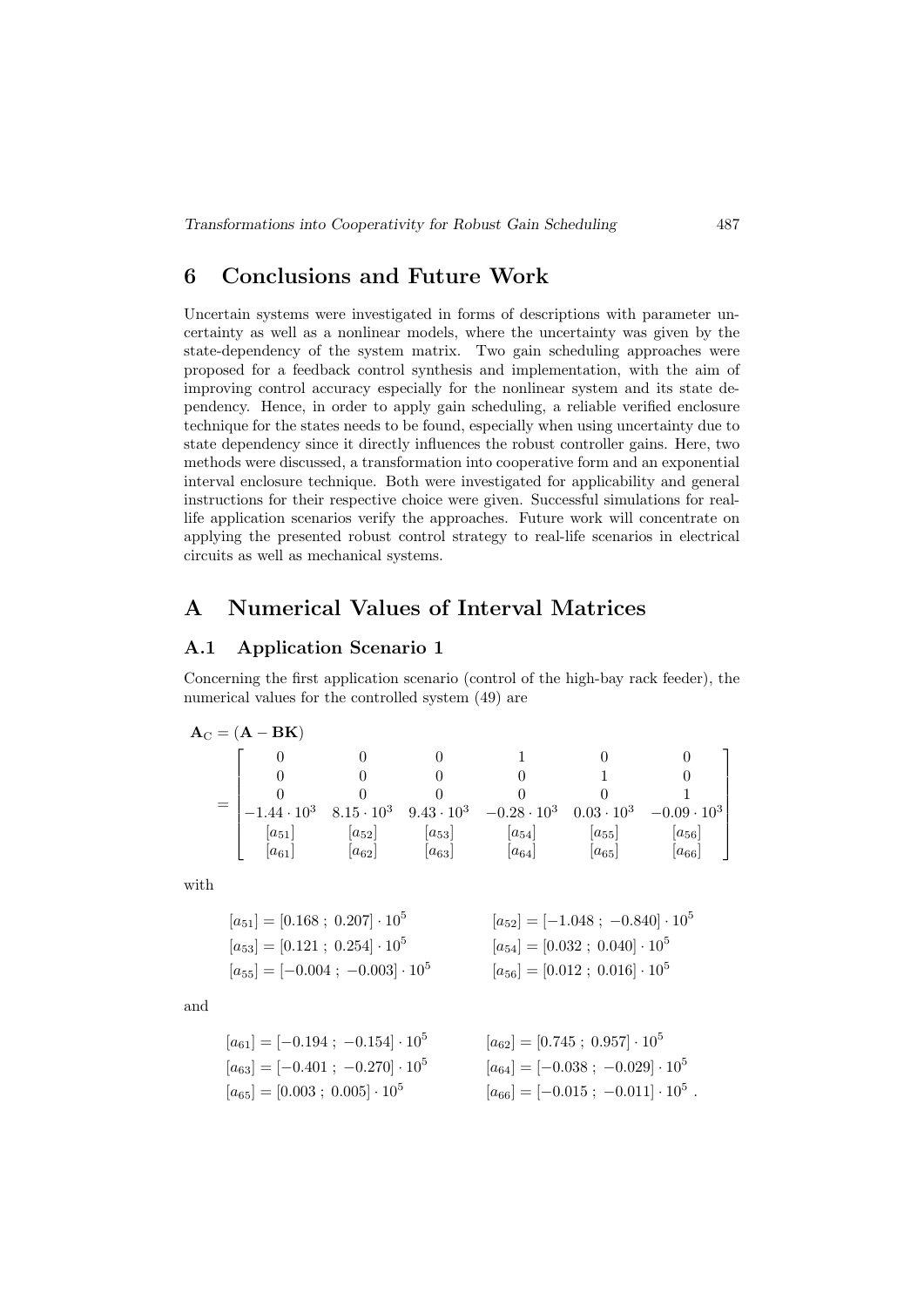This is transformed into

$$
\tilde{\mathbf{A}}_{\mathrm{C}} = \begin{bmatrix} [\tilde{a}_{11}] & 0 & 0 & 0 & 0 & 0 \\ 0 & [\tilde{a}_{22}] & 0 & 0 & 0 & 0 \\ 0 & 0 & [\tilde{a}_{33}] & 0 & 0 & 0 \\ 0 & 0 & 0 & [\tilde{a}_{44}] & 0 & 0 \\ 0 & 0 & 0 & 0 & [\tilde{a}_{55}] & 0 \\ 0 & 0 & 0 & 0 & 0 & [\tilde{a}_{66}] \end{bmatrix} \cdot 10^3
$$

with the closed-loop matrix entries

$$
\begin{aligned}\n[\tilde{a}_{11}] &= \langle -1.90 + 0i, 0.181 \rangle & [\tilde{a}_{22}] &= \langle -0.021 + 0.15i, 0.004 \rangle \\
[\tilde{a}_{33}] &= \langle -0.02 - 0.14i, 0.004 \rangle & [\tilde{a}_{44}] &= \langle -0.006 + 0i, 0.001 \rangle \\
[\tilde{a}_{55}] &= \langle -0.017 + 0.03i, 0.005 \rangle & [\tilde{a}_{66}] &= \langle -0.017 - 0.03i, 0.005 \rangle\n\end{aligned}
$$

in the midpoint-radius-form  $[a] = \langle \text{midpoint, radius} \rangle$ , where the intervals are rounded in outward direction to the number of displayed digits.

#### A.2 Application Scenario 2

The second application scenario (control of the inverse pendulum) is given by Eq.  $(53)$  with

$$
\mathbf{A}_{\mathrm{C}}(\alpha) = \begin{bmatrix} 0 & 0 & 1 & 0 \\ 0 & 0 & 0 & 1 \\ [a]_{31} & [a]_{32} & [a]_{33} & [a]_{34} \\ [a]_{41} & [a]_{42} & [a]_{43} & [a]_{44} \end{bmatrix}
$$

with

$$
[a]_{31} = [-9.624; -0.708] \cdot 10^{3}
$$
\n
$$
[a]_{32} = [0.003; 0.048] \cdot 10^{3}
$$
\n
$$
[a]_{33} = [-1.531; -0.120] \cdot 10^{3}
$$
\n
$$
[a]_{41} = [-1.931; -1.930] \cdot 10^{3}
$$
\n
$$
[a]_{42} = [0.009; 0.010] \cdot 10^{3}
$$
\n
$$
[a]_{43} = [-0.307; -0.306] \cdot 10^{3}
$$
\n
$$
[a]_{44} = [0.079; 0.080] \cdot 10^{3}
$$

considering the initial uncertainty of  $[\alpha](0) = \left[-\frac{\pi}{2} + \epsilon \, ; \, \frac{\pi}{2} - \epsilon\right]$ .

## References

- [1] Ackermann, J. Robust Control The Parameter Space Approach. Springer– Verlag, London, 2002. DOI: 10.1007/978-1-4471-0207-6.
- [2] Aschemann, H., Schindele, D., and Ritzke, J. State and Disturbance Estimation for Robust Control of Fast Flexible Rack Feeders. In Rauh, A. and Auer, E., editors, Modeling, Design, and Simulation of Systems with Uncertainties, Mathematical Engineering, pages 333–351. Springer, Berlin, Heidelberg, 2011. DOI: 10.1007/978-3-642-15956-5<sub>-16</sub>.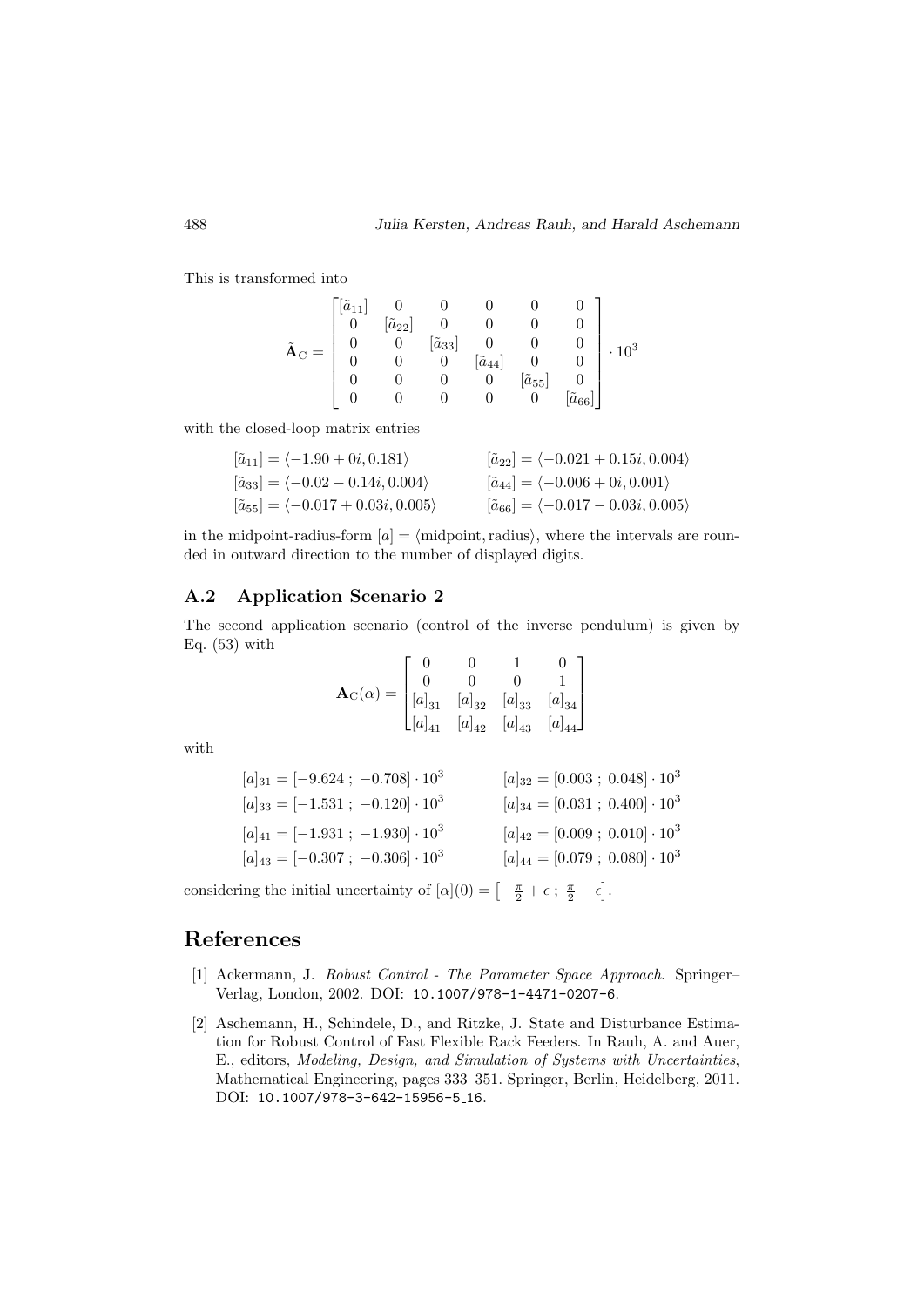- [3] Baumann, W.T. and Rugh, W.J. Feedback Control of Nonlinear Systems by Extended Linearization. IEEE Transactions on Automatic Control, 31(1):40– 46, 1986. DOI: 10.1109/TAC.1986.1104100.
- [4] Duan, G.-R. and Yu, H.-H. *LMIs in Control Systems.* CRC Press, 2013. DOI: 10.1201/b15060.
- [5] Efimov, D., Raïssi, T., Chebotarev, S., and Zolghadri, A. Interval State Observer for Nonlinear Time Varying Systems. Automatica, 49(1):200–205, 2013. DOI: 10.1016/j.automatica.2012.07.004.
- [6] Ifqir, S., Rauh, A., Kersten, J., Ichalal, D., Ait-Oufroukh, N., and Mammar, S. Interval Observer-Based Controller Design for Systems with State Constraints: Application to Solid Oxide Fuel Cells Stacks. In Proc. of 24th International Conference on Methods and Models in Automation and Robotics 2019, Miedzyzdroje, Poland, 2019. DOI: 10.1109/mmar.2019.00000000.
- [7] Kaczorek, T. Positive 1D and 2D Systems. Springer-Verlag, London, 2002. DOI: 10.1007/978-1-4471-0221-2.
- [8] Kersten, J., Rauh, A., and Aschemann, H. Interval Methods for the Implementation and Verification of Robust Gain Scheduling Controllers. In Proc. of 22nd International Conference on Methods and Models in Automation and Robotics 2017, Miedzyzdroje, Poland, 2017. DOI: 10.1109/mmar.2017.8046929.
- [9] Kersten, J., Rauh, A., and Aschemann, H. Interval methods for robust gain scheduling controllers - An LMI-based approach. Granular Computing, 2018. DOI: 10.1007/s41066-018-00147-1.
- [10] Kersten, J., Rauh, A., and Aschemann, H. State-Space Transformations of Uncertain Systems With Purely Real and Conjugate-Complex Eigenvalues Into a Cooperative Form. In Proc. of 23rd International Conference on Methods and Models in Automation and Robotics 2018, Miedzyzdroje, Poland, 2018. DOI: 10.1109/mmar.2018.8486085.
- [11] Kersten, J., Rauh, A., and Aschemann, H. Application-Based Discussion of Verified Simulations of Interval Enclosure Techniques. In Proc. of 24th International Conference on Methods and Models in Automation and Robotics 2019, Miedzyzdroje, Poland, 2019. DOI: 10.1109/MMAR.2019.8864673.
- [12] Löfberg, J. YALMIP: A Toolbox for Modeling and Optimization in MAT-LAB. In Proceedings of IEEE International Symposium on Computer Aided Control Systems Design, pages 284–289, Taipei, Taiwan, 2004. DOI: 10.1109/CACSD.2004.1393890.
- [13] Mazenc, F. and Bernard, O. Asymptotically Stable Interval Observers for Planar Systems With Complex Poles. IEEE Transactions on Automatic Control, 55(2):523–527, 2010. DOI: 10.1109/TAC.2009.2037472.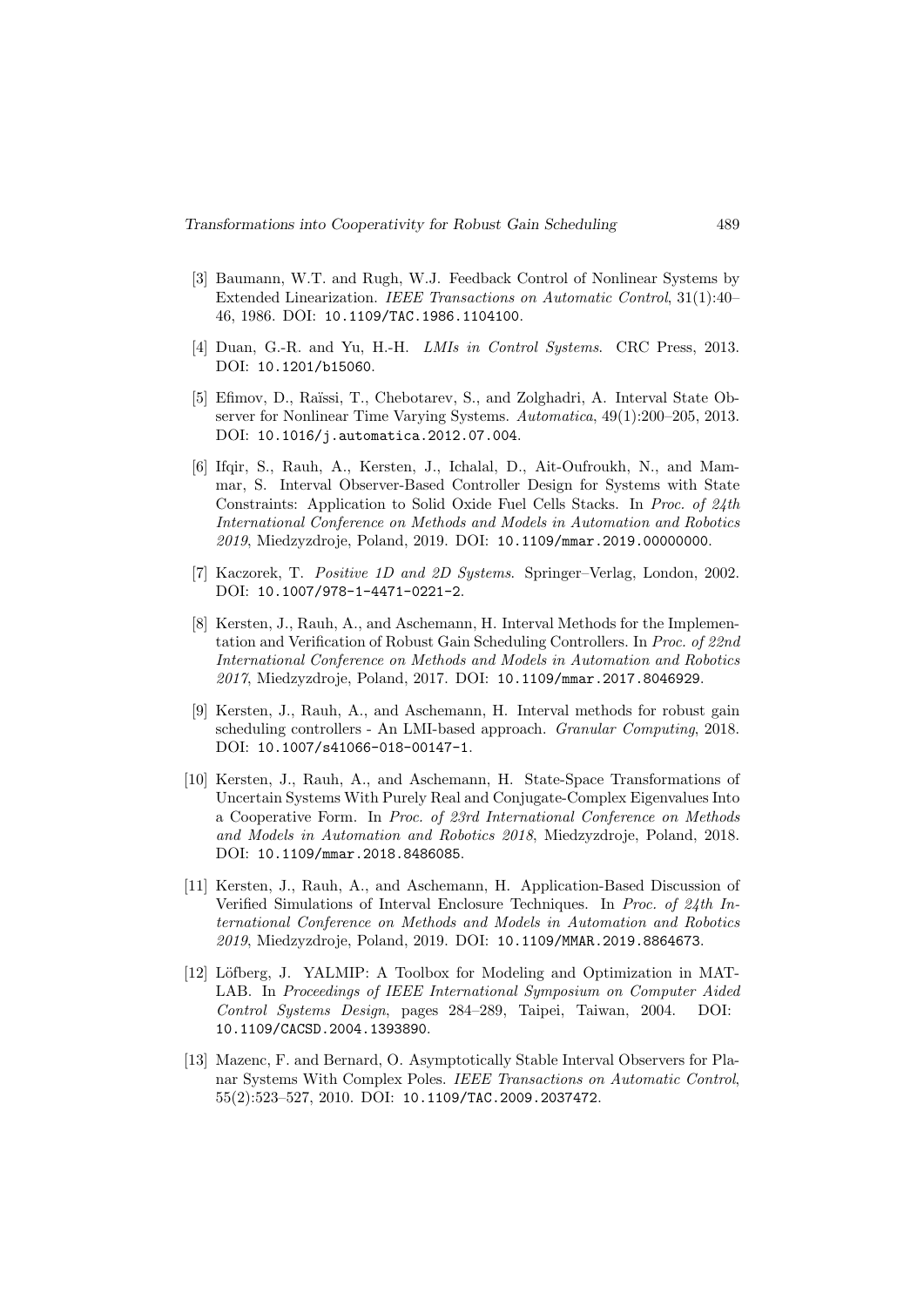- [14] Nedialkov, N. S. Interval Tools for ODEs and DAEs. In CD-Proceedings of the 12th GAMM-IMACS International Symposium on Scientific Computing, Computer Arithmetic, and Validated Numerics SCAN 2006, Duisburg, Germany, 2007. IEEE Computer Society. DOI: 10.1109/SCAN.2006.28.
- [15] Raïssi, T. and Efimov, D. Some Recent Results on the Design and Implementation of Interval Observers for Uncertain Systems. at-Automatisierungstechnik, 66(3):213–224, 2018. DOI: 10.1515/auto-2017-0081.
- [16] Ra¨ıssi, T., Efimov, D., and Zolghadri, A. Interval State Estimation for a Class of Nonlinear Systems. IEEE Transactions on Automatic Control, 57:260–265, 2012. DOI: 10.1109/TAC.2011.2164820.
- [17] Rauh, A., Auer, E., and Hofer, E. P. ValEncIA-IVP: A Comparison with Other Initial Value Problem Solvers. In CD-Proceedings of the 12th GAMM-IMACS International Symposium on Scientific Computing, Computer Arithmetic, and Validated Numerics SCAN 2006, Duisburg, Germany, 2007. IEEE Computer Society. DOI: 10.1109/SCAN.2006.47.
- [18] Rauh, A., Kersten, J., and Aschemann, H. Techniques for Verified Reachability Analysis of Quasi-Linear Continuous-Time Systems. In Proc. of 24th International Conference on Methods and Models in Automation and Robotics 2019, Miedzyzdroje, Poland, 2019. DOI: 10.1109/MMAR.2019.8864648.
- [19] Rauh, A., Westphal, R., and Aschemann, H. Verified Simulations of Control Systems With Interval Parameters Using an Exponential State Enclosure Technique. In Proc. of 18th International Conference on Methods and Models in Automation and Robotics 2013, Miedzyzdroje, Poland, 2013. DOI: 10.1109/mmar.2013.6669913.
- [20] Rauh, A., Westphal, R., Aschemann, H., and Auer, E. Exponential Enclosure Techniques for Initial Value Problems with Multiple Conjugate Complex Eigenvalues. In Nehmeier, M., von Gudenberg, J. Wolff, and Tucker, W., editors, Scientific Computing, Computer Arithmetic, and Validated Numerics, pages 247–256, Cham, 2016. Springer International Publishing. DOI: 10.1007/978-3-319-31769-4 20.
- [21] Rump, S.M. INTLAB INTerval LABoratory. In Csendes, T., editor, Developments in Reliable Computing, pages 77–104. Kluver Academic Publishers, 1999. DOI: 10.1007/978-94-017-1247-7<sub>-</sub>7.
- [22] Scherer, C. and Weiland, S. Linear Matrix Inequalities in Control. In Levine, W. S., editor, Control System Advanced Methods, The Electrical Engineering Handbook Series, pages 24–1—24–30. CRC Press, Boca Raton, 2nd edition, 2011. DOI: 10.1201/b10384.
- [23] Shabana, A.A. Dynamics of Multibody Systems. Cambridge University Press, Cambridge, 2005. DOI: 10.1002/nme.1620290812.